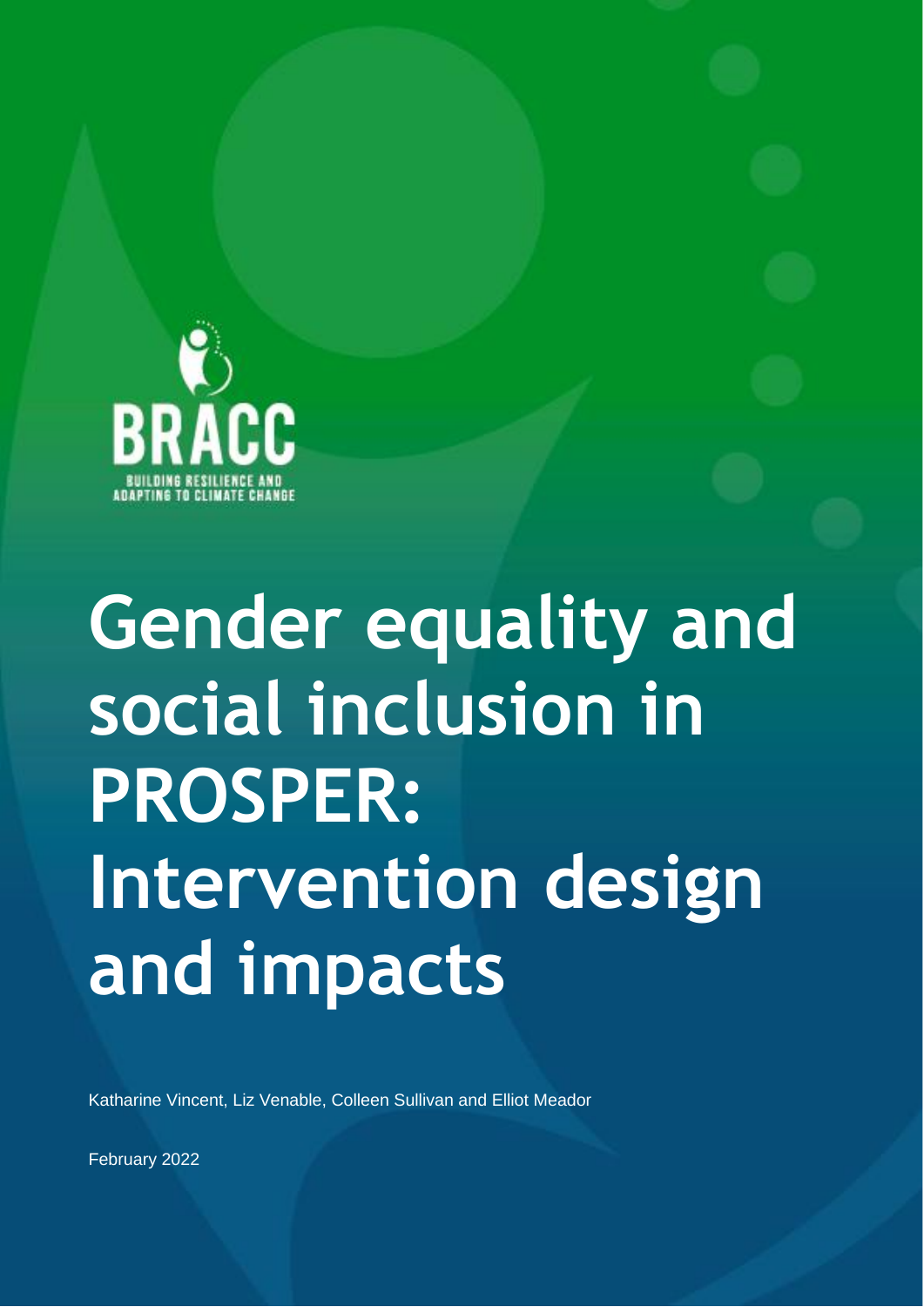# **SUMMARY**

The Promoting Sustainable Partnerships for Empowered Resilience (PROSPER) project, under the Building Resilience and Adapting to Climate Change (BRACC) programme, developed a Gender Equality and Social Inclusion (GESI) Strategy to guide its activities towards promoting gender equality. Among other things, this strategy was implemented through a gender-sensitive targeting strategy for participation in the project's various resilience-building interventions. Targeting was successful with women having higher participation in interventions than men (regardless of household headship). However, when considering household headship there are still persistent differences. Female-headed households participated in fewer interventions relative to male-headed households – with barriers also resulting from the fact that many female-headed households are also single-headed households, and thus have limited adult labour capacity. However, participation in at least three PROSPER interventions had a significant positive impact on consumption expenditures for female-headed (and 'hanging in') households who participated in PROSPER interventions. Female-headed households who participated in PROSPER interventions also reported a larger positive difference in reporting improvements in access to inputs, improved access to markets, crop diversification and sales, and increasing investment in kraals and having a non-agricultural business.

Recommendations include the following:

- How data is collected around gender is important, with concern that focus on household headship misses other important gender aspects.
- The targeting strategy needs to be carefully designed to ensure optimal inclusion of the target groups.
- Further research on intra-household dynamics and secondary beneficiaries is needed to understand how intervention benefits are shared.
- Greater focus should be given to inclusion beyond gender, specifically disability and intersectional issues.
- Sensitive monitoring and evaluation is required to track progress on gender equality and social inclusion.

# **BACKGROUND** BRACC and PROSPER

Promoting Sustainable Partnerships for Empowered Resilience (PROSPER) is a multi-stakeholder resilience programme supporting the Government of Malawi to reduce extreme poverty and end the recurrent cycle of crises and humanitarian assistance. With funding from UKAID under the Building Resilience and Adapting to Climate Change (BRACC) programme, and over the period from December 2018 to March 2023, the programme will target 950,000 vulnerable people in the districts of Balaka, Chikwawa, Phalombe and Mangochi. PROSPER aims at building household resilience and livelihoods, strengthening market and government systems, reducing the impact of climate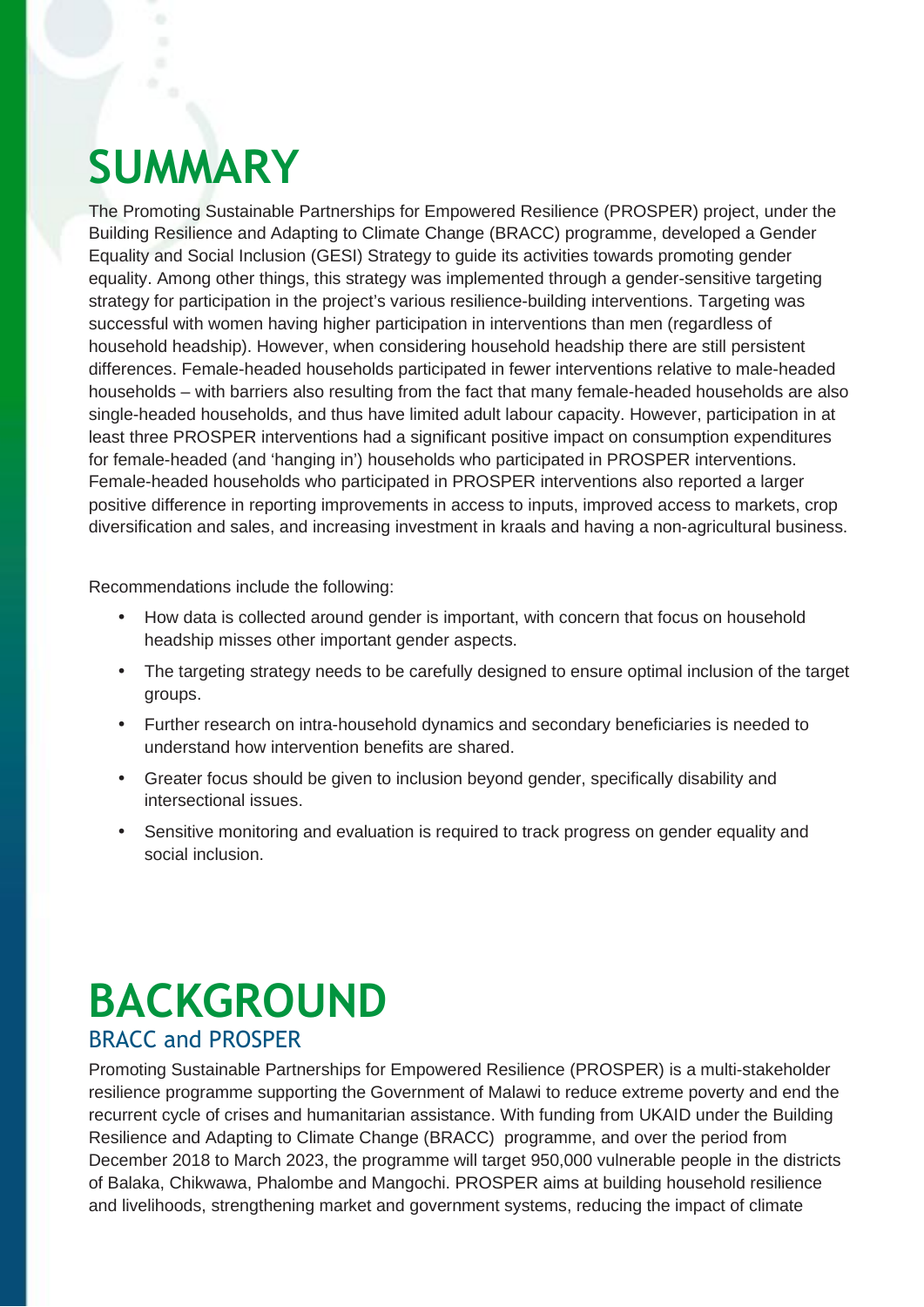shocks, responding to seasonal consumption needs, supporting the design of social safety nets, and generating evidence and knowledge to inform government policy. The programme is implemented by a joint NGO, private sector and UN consortium consisting of Concern Worldwide, CUMO Microfinance, FAO, GOAL, Kadale Consultants, the United Nations Resident Coordinator's Office, UNDP, UNICEF, United Purpose, and WFP. PROSPER, as well as BRACC as a whole, receives knowledge management support from the BRACC Knowledge and Policy Hub, which contributes to monitoring and evaluation, research, and communications and advocacy.

The PROSPER programme is characterised by several unique approaches to resilience programming, which are enabled by its consortium structure. First, it implements bundles of complementary interventions in communities, aimed at addressing different resilience risks. Second, different bundles of interventions are targeted to households of different wealth levels, based on ranking exercises conducted with each community and aligned with the National Resilience Strategy that distinguishes stepping out, stepping up and hanging in categories. These approaches are intended to ensure that programming is robust and well suited to the households targeted for participation.

This brief, and the analysis in it, presents an overview of how PROSPER ensured that gender equality and social inclusion was considered in design, for example in targeting and inclusion in different interventions, and the impacts.

### Gender in Malawi

Promoting gender equality and social inclusion is important in the Malawian context. A recently published issues brief outlines how Malawi is highly patriarchal with deeply entrenched gender inequality.<sup>1</sup> Gender roles are tightly defined and highly policed. Men are seen as providers, and his identity and position in the family is tightly bound with his control of money. Women are seen as the 'utilisers' of what men provide, and typically have limited influence over decision-making and little control or ownership of assets.

Marginalisation is not limited to gender. Children and adolescents are negatively affected by lack of education, child labour and early marriage. Although there is some respect for elders, growing old diminishes status, and creates vulnerability due to declining health and mobility. Older people and those with albinism risk being accused of witchcraft. People living with HIV still face discrimination, despite significant progress in access to and use of anti-retrovirals. Homosexuality is illegal, and people who identify as LGBTQI face routine violence and discrimination.

Preconceptions were also evident within PROSPER dating back to the initial wealth ranking exercises, where women, the elderly and people with disabilities were typically categorised in the most vulnerable hanging in category. This was also the case for people with disabilities, who are typically viewed through the 'charity model' in which they are seen to be given resources rather than participating in projects.

# PROSPER's Gender Equality and Social Inclusion Strategy

PROSPER recognises that gender inequality and lack of inclusion of other disadvantaged groups is a significant obstacle to resilience-building, and aims to take a gender-responsive and inclusive

<sup>1</sup> Lovell, E. 2021. Gender equality, social inclusion and resilience in Malawi. BRACC Discussion Paper, 45p. https://www.resilience.mw/sites/default/files/2021-

<sup>07/</sup>Gender%20equality%20social%20inclusion%20and%20resilience%20in%20Malawi\_BRACC%20July%202021.pdf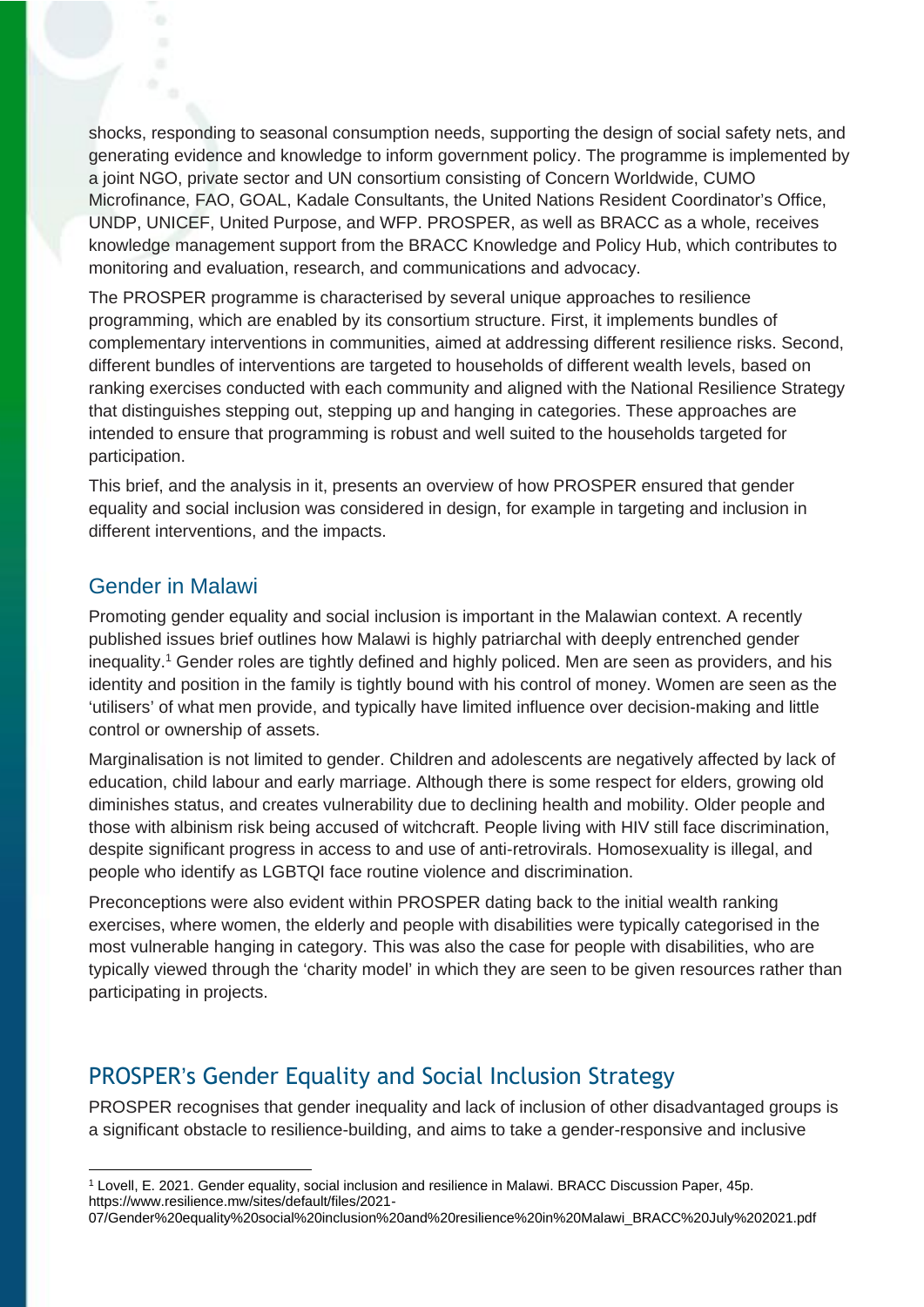approach to maximise opportunities for women, girls, and socially disadvantaged people to fulfil their potential and enjoy their rights.

PROSPER's Gender Equality and Social Inclusion (GESI) strategy outlined a number of pathways to progress from sensitivity to empowerment to transformation. These included meeting practical needs, providing training and awareness raising, encouraging greater participation of women in public decision-making and ultimately also in household decision-making (Box 1).

A number of modifications and adaptations were made to PROSPER's activities to create equal opportunities for benefits. Within PROSPER Markets, efforts were made to improve market conditions and make markets accessible for women and marginalised groups, and to facilitate their access to value-added services and entrepreneurship development.

In many cases, particular practices and technologies were employed so as not to create additional labour burdens. In the livestock pass-on, the easing of the requirement to build a shelter made the activity less onerous for women. Similarly, low effort drip irrigation in the farmer field schools made the process more accessible to the elderly and women. In the evacuation centres, modifications were made to ensure access to people with limited mobility, and gender-segregated rooms ensured safe spaces.

In addition to the PROSPER GESI Strategy, PROSPER Markets developed its own GESI Review and GESI Approach Guide. These documents recognised the unique challenges faced when addressing GESI in the context of working with private sector partners, particularly the importance of establishing a business case for inclusive business strategies. The PROSPER Markets GESI Approach Guide identifies key steps to be taken during the activity design and implementation phases to build inclusive practices, and commits to including GESI indicators in impact assessments.

#### *Box 1: PROSPER's Gender Equality and Social Inclusion Strategy*

PROSPER created a Gender Equality and Social Inclusion Strategy to identify principle objectives and guidelines for pathways for achieving those objectives.

The principle objectives are captured in five strategy pillars:

- 1. Meet the practical needs of women and disadvantaged people.
- 2. Include socially excluded people as active participants.
- 3. Address gender-based violence as a spoiler to resilience.
- 4. Promote participation of women and disadvantaged groups in community leadership.
- 5. Promote joint household decision-making.

Nine programmatic pathways to achieving the five pillars are identified—three mandatory for all partners, and six optional. The GESI Strategy provides examples of how these pathways could be implemented in the context of different PROSPER interventions. The nine pathways are:

1. Ensure that all activities are gender-sensitive and socially inclusive. (Mandatory)

2. Measuring inclusion of women and other vulnerable groups in activities. (Mandatory)

3. Providing Prevention of Sexual Exploitation and Abuse and safeguarding training. (Mandatory)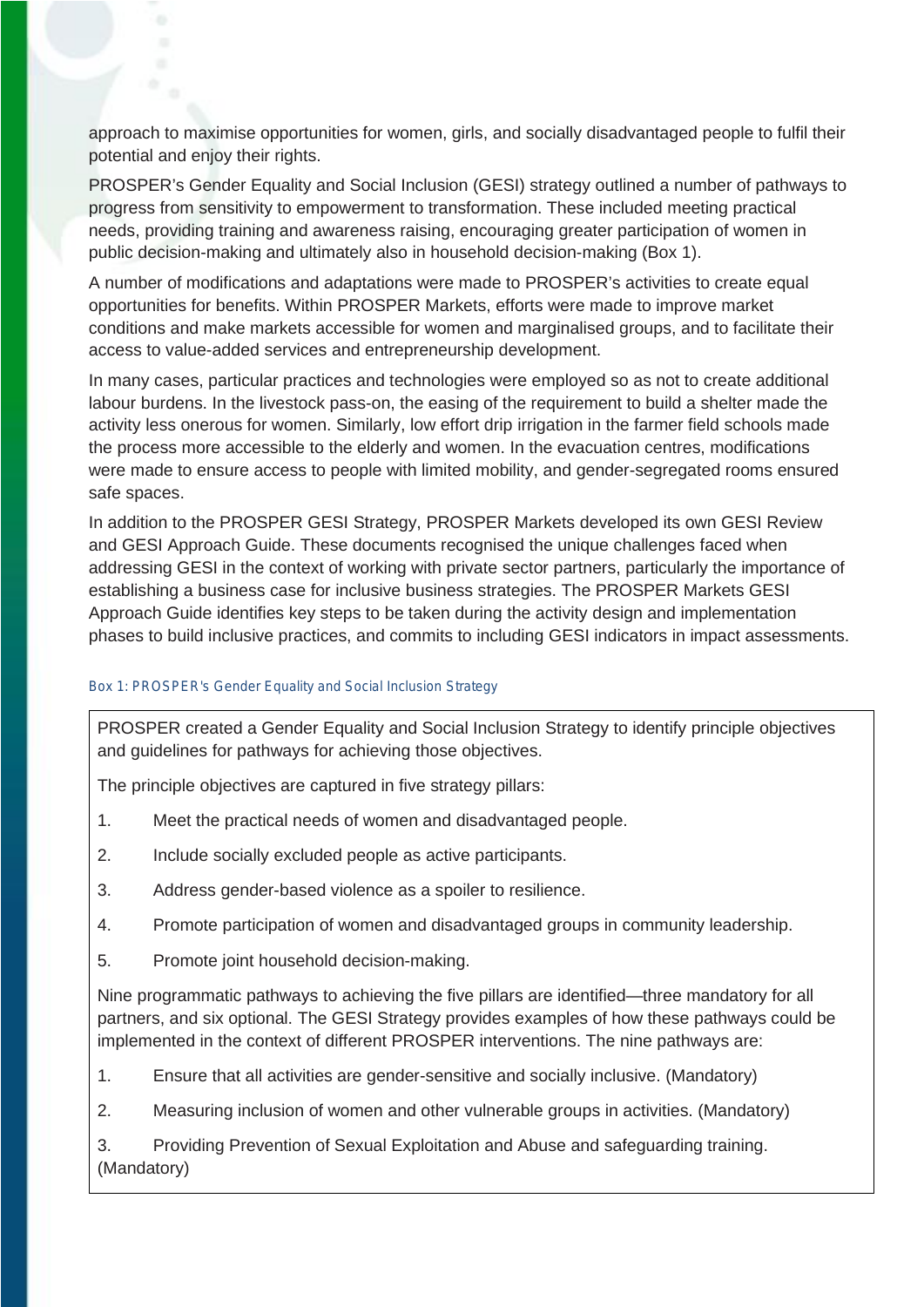4. Renewed emphasis on women's economic empowerment. (Optional)

5. Inclusion of gender transformative dialogues. (Optional)

6. Social behaviour change messaging in two areas: promoting women's engagement and leadership in agriculture and livestock and promoting a more balanced division of care work. (Optional)

7. Instituting quotas on committees, and within specific interventions. (Optional)

8. Training in self-confidence, negotiation, leadership, public speaking for women and other socially disadvantaged groups. (Optional)

9. Promoting active engagement of older people and people with disabilities. (Optional)

The GESI Strategy recommends that, to ensure accountability, there should be specific budgeting for GESI activities, and that GESI outcomes be incorporated into monitoring and evaluation. Several recommendations regarding evaluation are made, including developing a more nuanced measure of women's control over income, updating indicators to refer to 'women and men' in place of 'individuals', and conducting formative research to better understand the dynamics of inclusion in communities.

# Methodology

Findings come from the PROSPER annual survey, which was conducted in July-August 2020 and again as part of the BRACC programme evaluation in July-August 2021<sup>2</sup>. Findings regarding targeting are drawn from the 2020 survey, while findings regarding programme participation and outcomes are drawn from the 2021 data. Quantitative data from these surveys were supplemented by interviews undertaken with programme staff as part of the process evaluation (February-April 2021), specifically on the implementation of the GESI Strategy (March 2021), and focus group discussions and key informant interviews with programme beneficiaries as part of the evaluation.

# **FINDINGS**

# Ensuring inclusion of marginalised groups when targeting for interventions

PROSPER's targeting approach classified households into three different wealth categories in alignment with the National Resilience Strategy. The three wealth categories are hanging in, stepping up and stepping out, with the implicit assumption that there is a graduation pathway between categories.

**Hanging in, stepping up, and stepping out categories<sup>3</sup>**

**Hanging in** refers to those who continue to survive on a subsistence level, and require consumption support with change happening if circumstances allow. **Stepping up** in agriculture,

 $2$  Leavy J, Gould C, Klema M, McConnachie M, Venable E, Vincent, K. 2022. Building Resilience and Adapting to Climate Change. Synthesis of the 2021 BRACC Evaluation. BRACC programme. Available at www.resilience.mw

<sup>3</sup> Government of Malawi Department of Disaster Management Affairs. 2018. National Resilience Strategy 2018 – 2030. Breaking the Cycle of Food Insecurity in Malawi. Lilongwe: Office of the President and Cabinet, Government of Malawi Department of Disaster Management Affairs.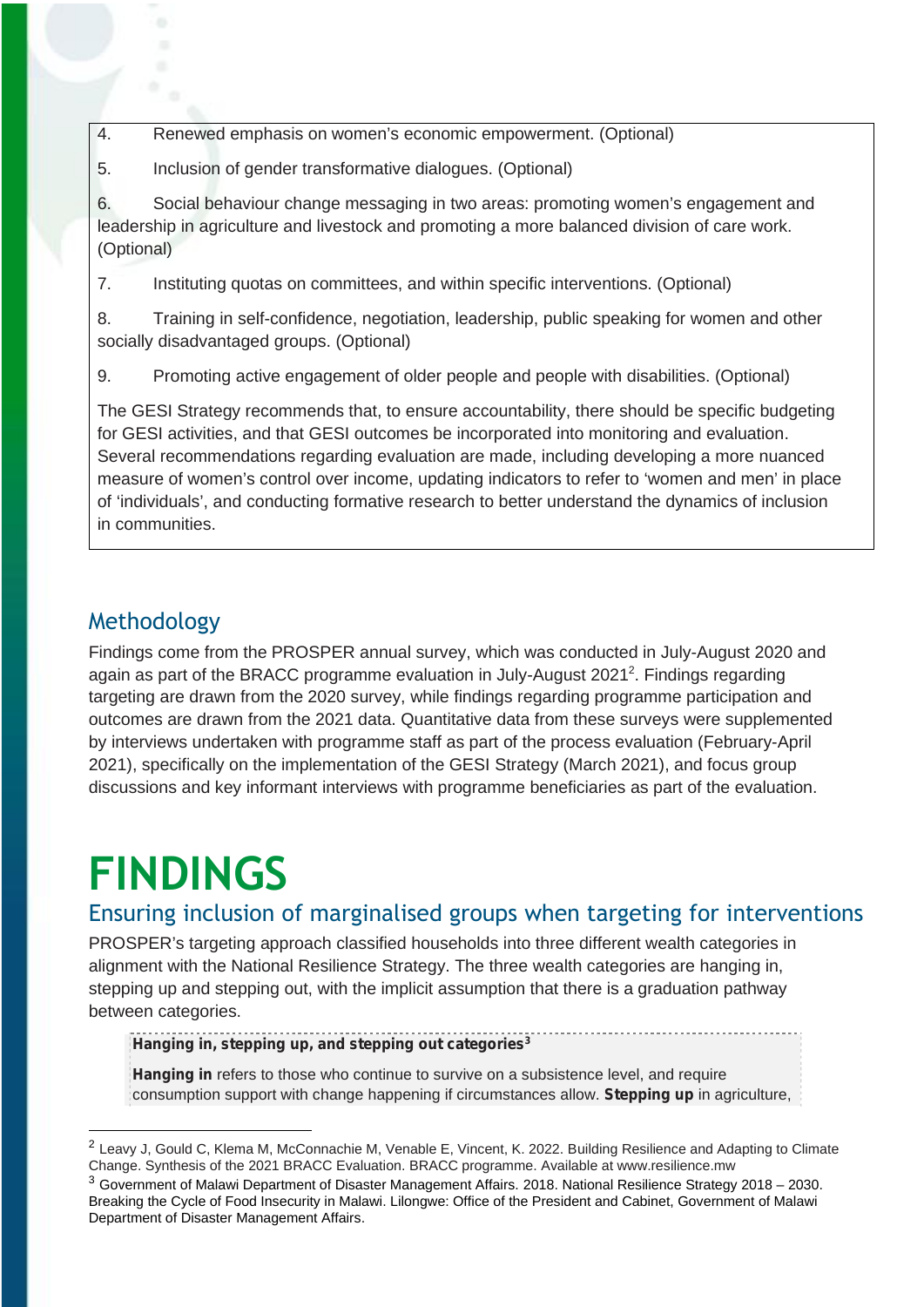choosing to take risks, accumulate assets, diversify investments in agriculture, increase access to services and value addition, thereby diversifying risk and reducing vulnerability. **Stepping out** of agricultural activities, partially or entirely, into higher SMEs or employment that has a different risk profile, but higher return.

The process of targeting was done through community wealth ranking followed by selection of individuals, where labour capacity was necessary to participate in the majority of interventions. PROSPER staff facilitated sensitive discussions focused on overcoming perceptions that act as barriers to equality of opportunity. The perception that women are not leaders and should not be involved in high value agriculture, for example, impeded the selection of women as lead farmers. In contrast, however, village savings and loans (VSLs) were considered to be a woman's activity, hence uptake here among men was typically smaller. Watershed management activities were also typically dominated by women.

Some of the PROSPER interventions necessarily target a particular category of people – so, for example, the final selection of participations for nutrition interventions followed the government targeting criteria. To reduce malnutrition, pregnant women and mothers with children aged two years and younger were targeted. For other interventions, there was scope for some flexibility and positive selection by implementing partners to enable inclusion of typically marginalised groups.

For some interventions, women were purposively selected as a means of economic empowerment. This was particularly the case for the VSLs, where there is an 80:20 balance of women to men in the beneficiaries. Women were also proactively targeted for asset-transfer activities based on the evidence that women tend to spend cash for the benefit of the whole household. In other cases where an intervention was accessible for both men and women, implementing partners often purposefully registered the woman. This was particularly the case where transfer of assets takes place, reflecting the evidence that women are more likely to spend money or distribute food for the benefit of the wider household than men.

*"In terms of FFA… when we are registering these beneficiaries at the beginning, for example maybe you have a husband and a wife, most of the times we deliberately register the wife although maybe when it comes to working it is the husband who works, but when it comes to getting the cash or food we want to make sure that it is the wife who gets the money because we know, culturally in Malawi, women are the ones who manage our homes most of the times. So we deliberately make sure that when we are registering, we register women, although maybe when it comes to working, anybody can come and work like the husband and the wife, but when it comes to getting cash, it is the wife who gets the money." (BRACC programme staff, Phalombe)*

In many cases, women are very well represented due to the tendency for labour migration of males (e.g. to South Africa from Mangochi, and to Mozambique from Phalombe, as well as within Malawi). Interventions with lower cash incentives, such as VSL groups, watershed activities and community meetings, had higher rates of women's participation. Activities with lower rates of female participation are cotton picking, lead farmers, and agricultural extension workers. There have also been examples of traditionally women-dominant activities, like groundnut farming, that have become more profitable, attracting men to participate in higher numbers. Youth and those with disabilities are increasingly participating in community-based training to monitor VSL groups. However, while there is greater participation by women in some interventions, gender roles are reflected in the fact that men typically hold leadership roles, even if there are only a few of them participating relative to women. This was identified as a specific issue for VSL groups. In response to this, some interventions have gender disaggregated interventions, to ensure that women can hold leadership roles.

In general, though, the pre-condition of being able to perform labour ran the risk of excluding some categories from some interventions, for example the elderly and the disabled. To counteract this,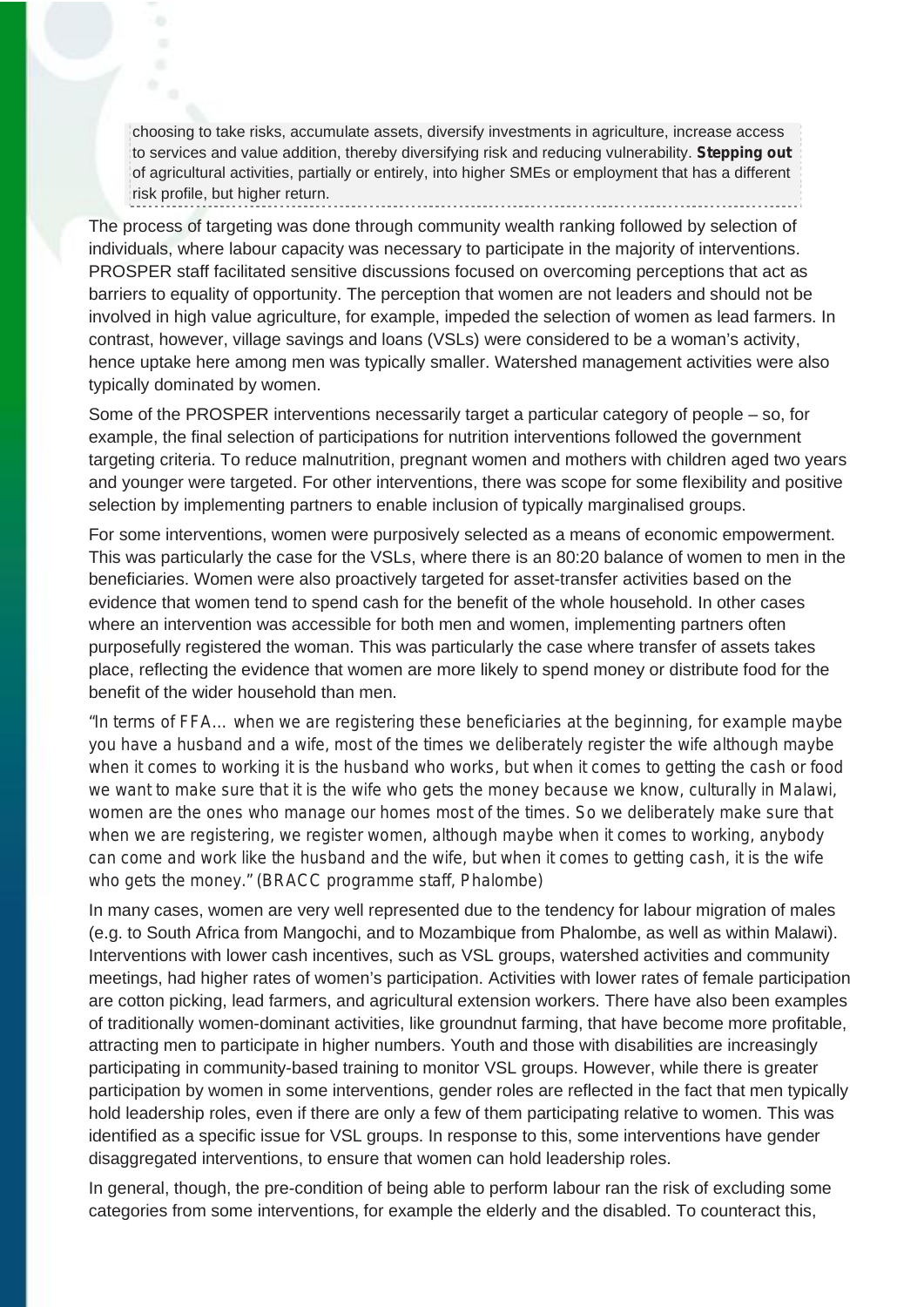implementing partners were able to exhibit some flexibility and adaptability to ensure inclusion of marginalised groups, in line with the GESI Strategy. To get around this, if there was a household with an elderly or disabled person and a younger working-age adult, they would register the younger person with the intention that the benefits would accrue to the household.

*"Let's say a person cannot provide labour, that person obviously cannot be part of Food For Assets unless maybe, for example, you have a grandfather or grandmother and the grandmother lives maybe with someone who is around maybe 20 or 30, we encourage to register that person so that this one in turn can look after that grandmother or grandfather because the grandmother or the grandfather cannot work, so have someone who can provide labour." (KII, BRACC programme staff, Phalombe)*

Some interventions, such as microfinance, cash transfer and the lean season response, did not require labour capacity and thus were accessible to the elderly and the disabled (and in fact were often proactively targeted toward them).

Analysis of the composition of the targeted households showed that female-headed, elderly headed households, single-headed households and households containing a member with a disability were overrepresented in the 'hanging in' wealth category (Table 1). Male-headed households, and large households, are more likely to be in the higher wealth categories. However the intersection of gender and age and ability is important: households that are elder-headed, single-headed or have a member with a disability were only more likely to be categorised in the lowest wealth category if the household head was female. Male-headed households that were also single-headed or elder headed, or that included a member with a disability, comprised a share of each wealth group similar to their share of the general population. In addition, large households were only more likely to be included in the highest wealth group if the household head was male. This suggests that factors like the age of the household head, household size, or the presence of household members with disabilities may have different implications for welfare—or be perceived to have different implications for welfare—depending on the gender of the household head.

|                                                | Percentage Point Deviation From General | Share of Wealth Category, By<br>Demographic Category | Share of<br>Population, by<br>Demographic<br>Category |            |             |              |     |
|------------------------------------------------|-----------------------------------------|------------------------------------------------------|-------------------------------------------------------|------------|-------------|--------------|-----|
| Categories                                     | Hanging In                              | Stepping Up                                          | Stepping Out                                          | Hanging In | Stepping Up | Stepping Out |     |
|                                                |                                         |                                                      |                                                       |            |             |              |     |
| Male-Headed Households                         | $-10%$                                  | 5%                                                   | 6%                                                    | 54%        | 69%         | 70%          | 64% |
| Female-Headed Households                       | 10%                                     | $-5%$                                                | $-6%$                                                 | 46%        | 31%         | 30%          | 36% |
| Youth-Headed                                   | 0%                                      | 0%                                                   | $-4%$                                                 | 8%         | 8%          | 4%           | 8%  |
| Prime-age Headed                               | $-6%$                                   | 3%                                                   | 2%                                                    | 72%        | 80%         | 79%          | 77% |
| Elder-Headed                                   | 6%                                      | $-3%$                                                | 2%                                                    | 20%        | 11%         | 16%          | 15% |
| Household includes a member with a disability  | 3%                                      | $-1%$                                                | $-5%$                                                 | 36%        | 31%         | 28%          | 32% |
| Household head is single                       | 11%                                     | $-5%$                                                | $-8%$                                                 | 40%        | 23%         | 21%          | 28% |
| Household head is single and female            | 10%                                     | $-5%$                                                | $-8%$                                                 | 36%        | 21%         | 18%          | 26% |
| Household head is single and male              | 1%                                      | $-1%$                                                | 0%                                                    | 3%         | 2%          | 3%           | 2%  |
| Household size 6 or greater                    | $-4%$                                   | 1%                                                   | 12%                                                   | 34%        | 39%         | 50%          | 38% |
| Household size 6 or greater, and female-headed | 1%                                      | $-1%$                                                | 1%                                                    | 12%        | 10%         | 12%          | 11% |
| Female-headed and has a disabled member        | 5%                                      | $-2%$                                                | $-5%$                                                 | 18%        | 11%         | 8%           | 13% |
| Male-headed and has a disabled member          | $-2%$                                   | 1%                                                   | 0%                                                    | 17%        | 20%         | 19%          | 19% |
| Female-headed and has no disabled member       | 5%                                      | $-3%$                                                | $-1%$                                                 | 27%        | 20%         | 22%          | 22% |
| Male-headed and has no disabled member         | $-8%$                                   | 4%                                                   | 5%                                                    | 37%        | 49%         | 51%          | 45% |
| Female and elder-headed                        | 6%                                      | $-3%$                                                | $-2%$                                                 | 13%        | 4%          | 6%           | 7%  |
| Male and elder-headed                          | 0%                                      | 0%                                                   | 3%                                                    | 7%         | 7%          | 11%          | 7%  |
| Female and prime-age headed                    | 4%                                      | $-2%$                                                | $-3%$                                                 | 29%        | 23%         | 23%          | 25% |
| Male and prime-age headed                      | $-10%$                                  | 5%                                                   | 4%                                                    | 42%        | 57%         | 57%          | 52% |
| Balaka                                         | 2%                                      | $-1%$                                                | $-3%$                                                 | 22%        | 19%         | 18%          | 20% |
| Chikwawa                                       | $-5%$                                   | 1%                                                   | $-1%$                                                 | 18%        | 24%         | 22%          | 23% |
| Mangochi                                       | 5%                                      | $-2%$                                                | $-5%$                                                 | 40%        | 33%         | 30%          | 35% |
| Phalombe                                       | $-3%$                                   | 0%                                                   | 8%                                                    | 20%        | 23%         | 31%          | 23% |

*Table 1. Difference in representation of households with different demographic traits in each wealth category, and in the general population*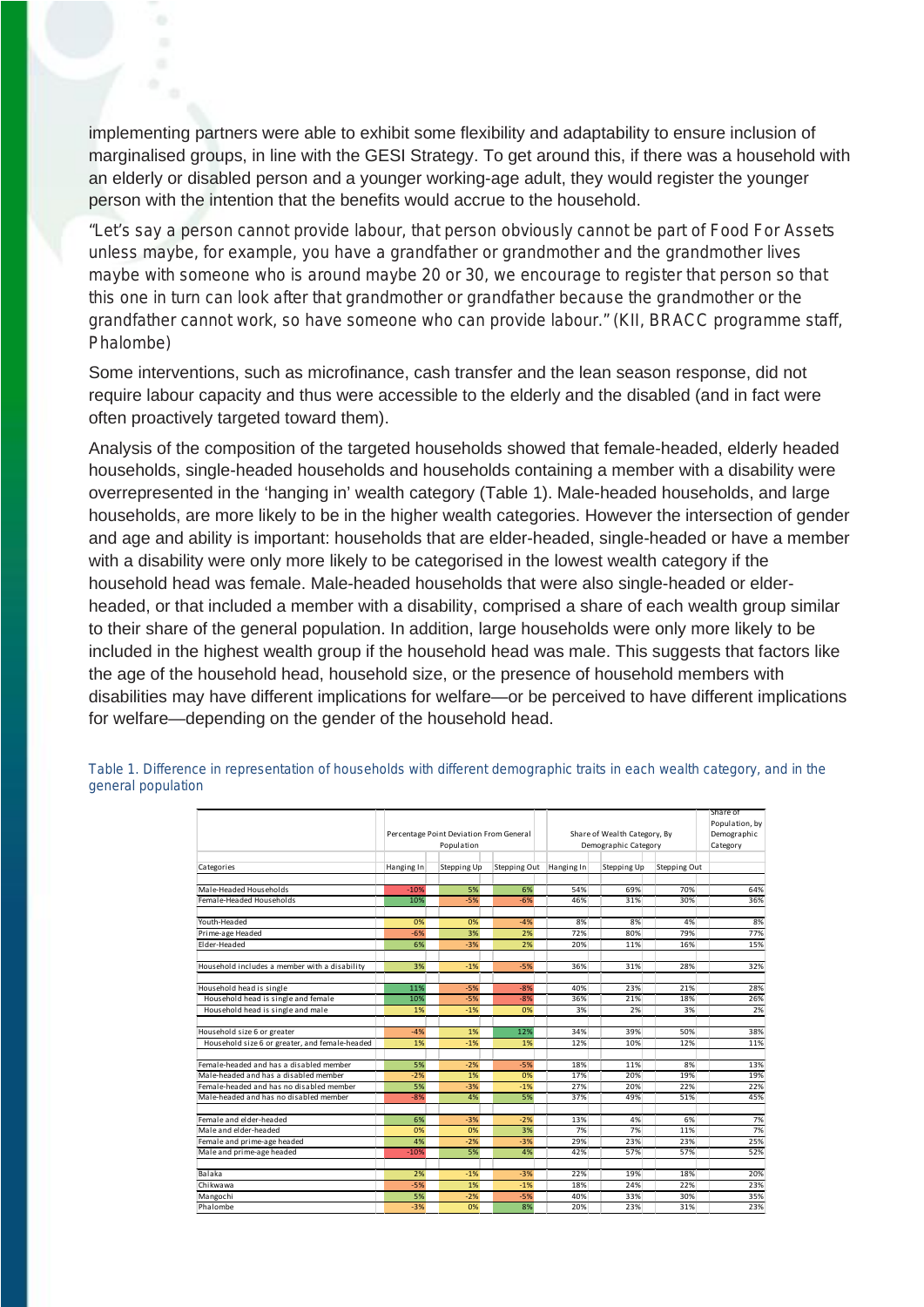# Gender differences in participation in interventions

Hanging in households were less likely to participate in interventions than the other wealth categories. Female-headed households participated in PROSPER interventions at a significantly lower rate than male-headed households: participating in an average of 4.6 activities compared to 5.5 activities in male-headed households, a difference that was statistically significant at the 5% level. Some of the activities where female-headed households participated at notably lower rates than male-headed household included VSL groups (28% for female-headed households versus 35% for male-headed households), farmer groups (29% versus 36%), tree planting (22% versus 28%), and irrigation schemes (10% versus 14%). For other activities, participation was more comparable: Cash for Inputs (18% versus 19%), participation in care groups (4% for both), and participation in Purdue Improved Crop Storage (PICS) bag training (16% versus 15%). There were also differences in participation rates across districts; Mangochi and Phalombe tended to have higher participation than Balaka and Chikwawa.

In some cases, differences in participation appear to be explained by disparities in wealth ranking, or correlations between demographic factors. Some vulnerable groups—including female-headed households—are overrepresented in the 'hanging in' wealth group. Hanging in households were less likely to participate in many interventions, which translated into a lower likelihood of participation in some PROSPER programmes by some vulnerable groups.

Controlling for district, wealth group and other demographic factors, there is no longer a statistically significant relationship between a household having a female head, and number of interventions households participated in. However, households whose head is single participated in significantly fewer interventions, on average. Female-headed households are much more likely to be single headed than male-headed (82% compared with 5%).

Common barriers to participation for women included care responsibilities, time poverty, lack of transport, cultural power structures, religious beliefs and inherent bias that limit access. For instance, men's cooperatives are given market opportunities over women's cooperatives. There is also a perception from some women that specific activities are male-dominated and thus not accessible. In some interventions with a labour component, such as catchment conservation, women who participated took longer to complete the activity; this could reflect women having less time each day, less access to tools, or taking more time to complete physically demanding work.

Female-headed households may face additional barriers related to time and labour scarcity, or having fewer adults in the household. Multivariate analysis of the factors associated with participation in higher numbers of interventions, and in particular interventions, suggest that lower participation among female-headed households is largely accounted for by the fact that they are mainly single headed households: 82% of female-headed households are single-headed, compared with only about 5% of male-headed households. Higher dependency ratios, and lower household size, are also associated with lower participation in some interventions. Single female heads of household may have less time to participate in labour-intensive interventions such as Food For Assets; having fewer adults may make it less likely that someone in the household is selected to benefit from a programme like Cash for Inputs.

Implementing partners also highlighted gender differences in implications of how interventions were rolled out. In some cases there were inadvertent barriers to participation. For example, as a result of Covid-19, some field training modules were delivered in the field via a Bluetooth speaker or audio clip, which created difficulties for beneficiaries with hearing impediments. Promotion of chemical pesticides can improve yields but is not suitable for use by pregnant or lactating women, so implementing partners do not encourage their participation (there is the option to hire spraying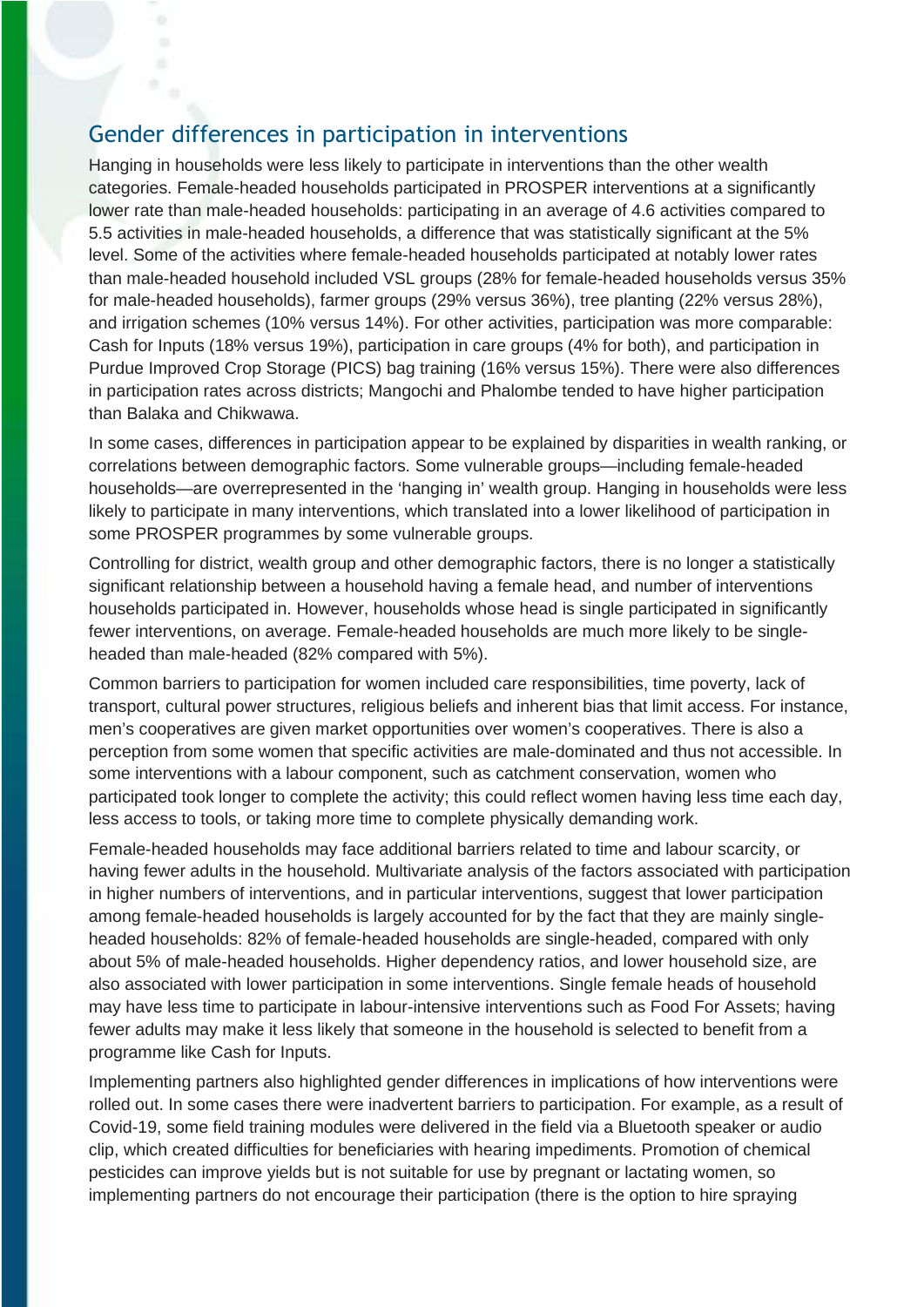#### services).

Table 2 summarises the share of each demographic group, including wealth group, self-reporting participation in each intervention. The table is colour-coded to indicate deviation from the share of the overall population who reported participating in each intervention; green indicates participation at a higher rate than the general population, yellow indicates participation on par with the general population, and red indicates lower participation than the general population

#### *Table 2. Participation rates by intervention and demographic group, PROSPER interventions*

| Program (PROSPER)                                       |     |                        |     |          |             |                                |                      |     |                                                                 |                                                            |     |     |     |          |
|---------------------------------------------------------|-----|------------------------|-----|----------|-------------|--------------------------------|----------------------|-----|-----------------------------------------------------------------|------------------------------------------------------------|-----|-----|-----|----------|
|                                                         |     |                        |     |          |             |                                |                      |     |                                                                 |                                                            |     |     |     |          |
|                                                         |     |                        |     |          |             |                                |                      |     |                                                                 |                                                            |     |     |     |          |
|                                                         |     |                        |     |          |             |                                |                      |     |                                                                 |                                                            |     |     |     |          |
|                                                         |     |                        |     |          |             |                                |                      |     |                                                                 |                                                            |     |     |     |          |
|                                                         |     |                        |     |          |             |                                |                      |     |                                                                 |                                                            |     |     |     |          |
|                                                         |     |                        |     |          |             |                                |                      |     |                                                                 |                                                            |     |     |     |          |
|                                                         |     |                        |     |          |             |                                |                      |     |                                                                 |                                                            |     |     |     |          |
|                                                         |     |                        |     |          |             |                                |                      |     |                                                                 |                                                            |     |     |     |          |
|                                                         |     |                        |     |          |             |                                |                      |     |                                                                 |                                                            |     |     |     |          |
|                                                         |     |                        |     |          |             |                                |                      |     |                                                                 |                                                            |     |     |     | Phalombe |
| <b>PROSPER Activities</b>                               |     | Oreclived the operator |     | Separeup | Steppineous | Lender Robert de Conseil de la | Side Prezed November |     | Electric Register of British Register<br>Louthwealth (metaldis) | Level of the Mill of the Party of Mill of the Party of the |     |     |     |          |
| <b>Hanging In Targeted</b>                              |     |                        |     |          |             |                                |                      |     |                                                                 |                                                            |     |     |     |          |
| Food for Assets FFA                                     | 24% | 33%                    | 25% | 20%      | 23%         | 22%                            | 25%                  | 21% | 23%                                                             | 10%                                                        | 6%  | 24% | 42% |          |
| Accessed crop yield or weather                          |     |                        |     |          |             |                                |                      |     |                                                                 |                                                            |     |     |     |          |
| insurance                                               | 2%  | 3%                     | 3%  | 3%       | 1%          | 1%                             | 5%                   | 1%  | 3%                                                              | 0%                                                         | 0%  | 4%  | 3%  |          |
| Membership in a care group                              | 4%  | 2%                     | 7%  | 7%       | 4%          | 3%                             | 7%                   | 2%  | 4%                                                              | 5%                                                         | 3%  | 3%  | 6%  |          |
| Participation in care group                             |     |                        |     |          |             |                                |                      |     |                                                                 |                                                            |     |     |     |          |
| activities                                              | 4%  | 2%                     | 6%  | 7%       | 3%          | 2%                             | 6%                   | 1%  | 3%                                                              | 3%                                                         | 3%  | 3%  | 6%  |          |
| VSL groups Bank                                         | 35% | 30%                    | 42% | 43%      | 28%         | 26%                            | 32%                  | 27% | 32%                                                             | 34%                                                        | 38% | 32% | 36% |          |
| Participation in a mother's group                       | 3%  | 3%                     | 3%  | 3%       | 3%          | 3%                             | 1%                   | 2%  | 2%                                                              | 1%                                                         | 4%  | 3%  | 2%  |          |
| <b>Stepping Up/Stepping Out Targeted</b>                |     |                        |     |          |             |                                |                      |     |                                                                 |                                                            |     |     |     |          |
| Received livestock in the first                         |     |                        |     |          |             |                                |                      |     |                                                                 |                                                            |     |     |     |          |
| round of a livestock pass-on                            |     |                        |     |          |             |                                |                      |     |                                                                 |                                                            |     |     |     |          |
| programme                                               | 7%  | 5%                     | 13% | 13%      | 5%          | 5%                             | 6%                   | 7%  | 7%                                                              | 3%                                                         | 3%  | 11% | 9%  |          |
| Received livestock passed on                            |     |                        |     |          |             |                                |                      |     |                                                                 |                                                            |     |     |     |          |
| from another household in a                             |     |                        |     |          |             |                                |                      |     |                                                                 |                                                            |     |     |     |          |
| livestock pass-on programme<br>Accessed services from a | 5%  | 3%                     | 8%  | 7%       | 3%          | 3%                             | 5%                   | 3%  | 4%                                                              | 3%                                                         | 2%  | 6%  | 6%  |          |
| Community Animal Health                                 |     |                        |     |          |             |                                |                      |     |                                                                 |                                                            |     |     |     |          |
| Worker                                                  | 5%  | 4%                     | 10% | 8%       | 4%          | 4%                             | 5%                   | 4%  | 6%                                                              | 1%                                                         | 2%  | 8%  | 6%  |          |
| Attended an input fair                                  | 6%  | 4%                     | 11% | 9%       | 7%          | 7%                             | 3%                   | 3%  | 5%                                                              | 1%                                                         | 8%  | 9%  | 5%  |          |
| Received cash for inputs                                | 19% | 18%                    | 28% | 18%      | 18%         | 17%                            | 15%                  | 15% | 19%                                                             | 17%                                                        | 21% | 24% | 12% |          |
| Access microfinance loans                               | 6%  | 5%                     | 8%  | 11%      | 4%          | 4%                             | 6%                   | 6%  | 4%                                                              | 0%                                                         | 1%  | 7%  | 12% |          |
| Participation in an irrigation                          |     |                        |     |          |             |                                |                      |     |                                                                 |                                                            |     |     |     |          |
| scheme                                                  | 14% | 13%                    | 21% | 18%      | 10%         | 10%                            | 14%                  | 12% | 14%                                                             | 4%                                                         | 10% | 12% | 23% |          |
|                                                         |     |                        |     |          |             |                                |                      |     |                                                                 |                                                            |     |     |     |          |
| Purchased or received a treadle                         |     |                        |     |          |             |                                |                      |     |                                                                 |                                                            |     |     |     |          |
| pump or rope and water pump                             | 1%  | 1%                     | 2%  | 3%       | 1%          | 0%                             | 2%                   | 0%  | 1%                                                              | 0%                                                         | 1%  | 1%  | 2%  |          |
| Received training or equipment                          |     |                        |     |          |             |                                |                      |     |                                                                 |                                                            | 1%  |     |     |          |
| for beekeeping<br>Smallholder agricultural market       | 1%  | 1%                     | 1%  | 2%       | 1%          | 0%                             | 1%                   | 1%  | 1%                                                              | 1%                                                         |     | 1%  | 1%  |          |
| systems (SAMS)                                          | 1%  | 0%                     | 2%  | 1%       | 0%          | 0%                             | 1%                   | 0%  | 1%                                                              | 0%                                                         | 0%  | 2%  | 1%  |          |
|                                                         |     |                        |     |          |             |                                |                      |     |                                                                 |                                                            |     |     |     |          |
| <b>Targeted to All Groups</b>                           |     |                        |     |          |             |                                |                      |     |                                                                 |                                                            |     |     |     |          |
| Farmer group                                            | 36% | 32%                    | 54% | 46%      | 29%         | 28%                            | 33%                  | 30% | 35%                                                             | 22%                                                        | 36% | 41% | 39% |          |
| Extension/technical training                            |     |                        |     |          |             |                                |                      |     |                                                                 |                                                            |     |     |     |          |
| with your lead farmer or                                |     |                        |     |          |             |                                |                      |     |                                                                 |                                                            |     |     |     |          |
| extension worker in the last 3<br>months                | 17% | 17%                    | 24% | 30%      | 14%         | 15%                            | 12%                  | 18% | 15%                                                             | 4%                                                         | 7%  | 26% | 23% |          |
| Extension/technical training                            |     |                        |     |          |             |                                |                      |     |                                                                 |                                                            |     |     |     |          |
| with your lead farmer or                                |     |                        |     |          |             |                                |                      |     |                                                                 |                                                            |     |     |     |          |
| extension worker during the last                        |     |                        |     |          |             |                                |                      |     |                                                                 |                                                            |     |     |     |          |
| growing season                                          | 26% | 25%                    | 36% | 42%      | 22%         | 22%                            | 24%                  | 26% | 25%                                                             | 6%                                                         | 14% | 37% | 34% |          |
| Marketing Club                                          | 4%  | 4%                     | 8%  | 6%       | 4%          | 4%                             | 4%                   | 3%  | 4%                                                              | 2%                                                         | 2%  | 7%  | 5%  |          |
| Received information about                              |     |                        |     |          |             |                                |                      |     |                                                                 |                                                            |     |     |     |          |
| nutrition or sanitation                                 | 14% | 14%                    | 20% | 19%      | 11%         | 11%                            | 20%                  | 8%  | 14%                                                             | 5%                                                         | 7%  | 12% | 27% |          |
| Watershed activities                                    | 16% | 16%                    | 22% | 24%      | 12%         | 13%                            | 16%                  | 15% | 15%                                                             | 9%                                                         | 11% | 15% | 24% |          |
| Received training on PICS bags                          | 16% | 12%                    | 27% | 28%      | 15%         | 13%                            | 12%                  | 15% | 17%                                                             | 13%                                                        | 14% | 26% | 9%  |          |
| Received a free PICS bag                                | 17% | 13%                    | 28% | 29%      | 16%         | 15%                            | 14%                  | 15% | 18%                                                             | 15%                                                        | 15% | 26% | 9%  |          |
| Participated in tree planting                           | 28% | 27%                    | 39% | 31%      | 22%         | 21%                            | 25%                  | 23% | 26%                                                             | 16%                                                        | 33% | 27% | 32% |          |
| Radio clubs/PISCA                                       | 2%  | 2%                     | 2%  | 5%       | 1%          | 1%                             | 1%                   | 2%  | 1%                                                              | 1%                                                         | 1%  | 3%  | 2%  |          |
| <b>Integrated Climate Services</b>                      | 11% | 11%                    | 17% | 15%      | 7%          | 8%                             | 9%                   | 9%  | 12%                                                             | 1%                                                         | 11% | 11% | 18% |          |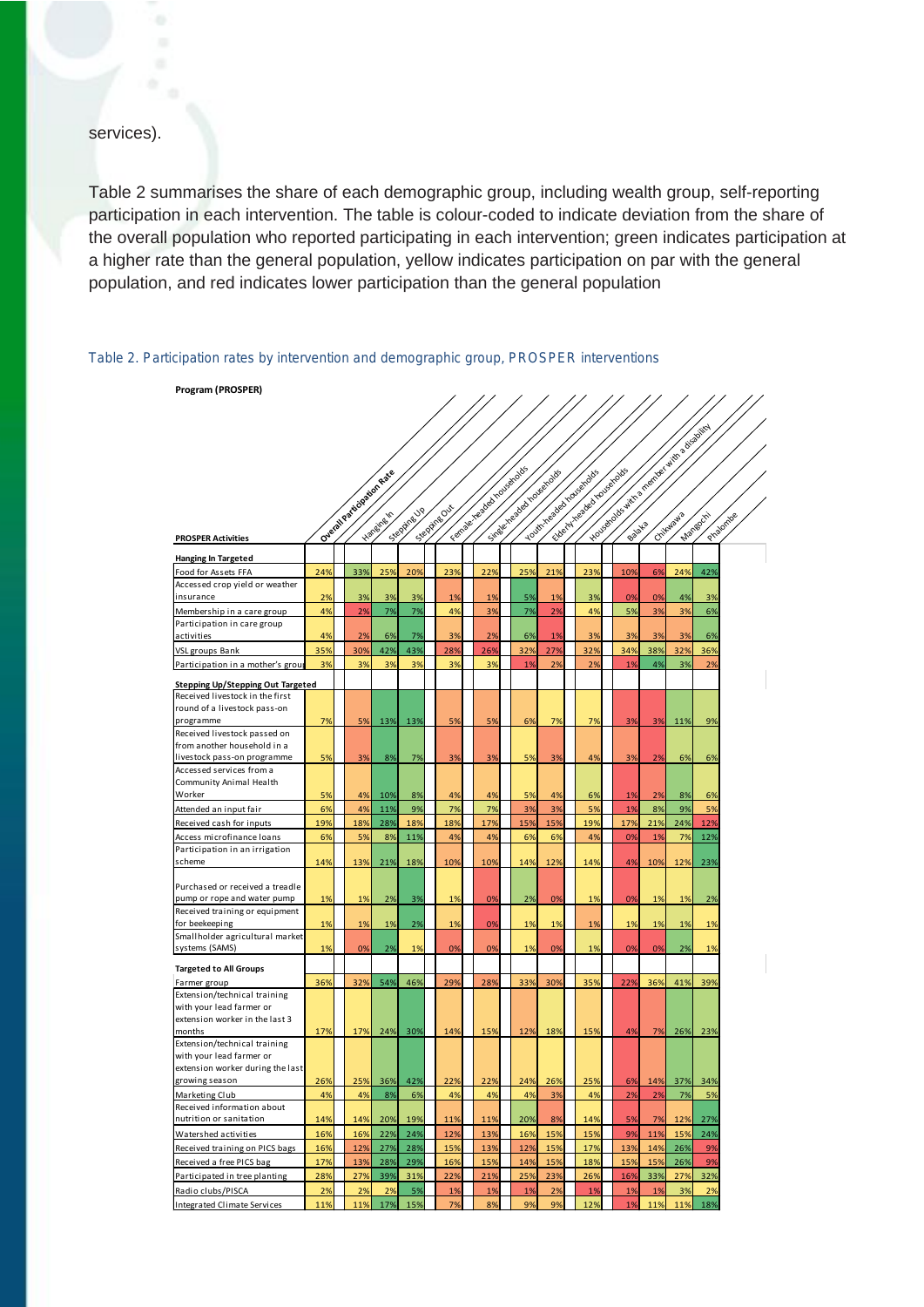# Gender differences in resilience and welfare outcomes

#### *Resilience Index and Resilience Index Components*

PROSPER monitored progress towards resilience through a number of resilience indicators. In 2020 and 2021 these indicators were variously combined to create resilience indices; and in 2021 the Hub team created its own (Hub-7) version of the index, based on theoretical drivers of resilience and the removal of mutually reinforcing indicators.

Female-headed households tended to have had lower resilience index scores, averaging a score of 2.4 on the Hub-7 version of the resilience index, compared with an average of 2.8 for male-headed households.

Female-headed households were less likely to be categorised as resilient for most indicators in the resilience indexes, particularly access to good climate information (31% for female-headed households versus 41% for male-headed households), making a deposit into an account in the past year (26% versus 33%) and having a non-weather dependent source of income (26% versus 27%). The latter was driven by female-headed households being less likely to engage in both irrigated agriculture and non-agricultural household businesses, potentially reflecting less access to capital. However, there were also a couple of resilience indicators where female-headed households performed on par or slightly better than male-headed households, including making investments into future resilience (88% versus 87%); higher resilience investment among female-headed households was driven by higher investment in education (

#### Table 3).

Differences in resilience outcomes between male- and female-headed households were explained by female-headed households' lower wealth rankings and their status as single-headed households. Controlling for wealth ranking, district, single-headed household status, and other demographic factors, being a female-headed household was not significantly associated with worse outcomes for the resilience index components.

#### *Agricultural practices and outcomes*

Among programme participants, female-headed households adopted many agricultural practices, including climate smart agricultural practices, at a slightly lower rate than male-headed households, as shown in Table 4. However, these differences were largely explained by differences in wealth, as female-headed households are more likely to be in the hanging in category than male-headed households. Wealth ranking was much more robustly linked to differences in agricultural practices than any demographic factors examined: stepping up and stepping out households were significantly more likely to report trying new crops or varieties, growing improved varieties, using irrigation; they also adopted more climate smart agriculture practices and grew more crops on average. All of these practices generally require cash resources. Tellingly, one practice not significantly associated with wealth group was early planting, which does not require additional resources other than time.

Once geographic area and wealth group were controlled for, only one demographic group had significantly different adoption of agricultural practices: elderly headed households were less likely to report growing improved varieties, but more likely to adopt early planting.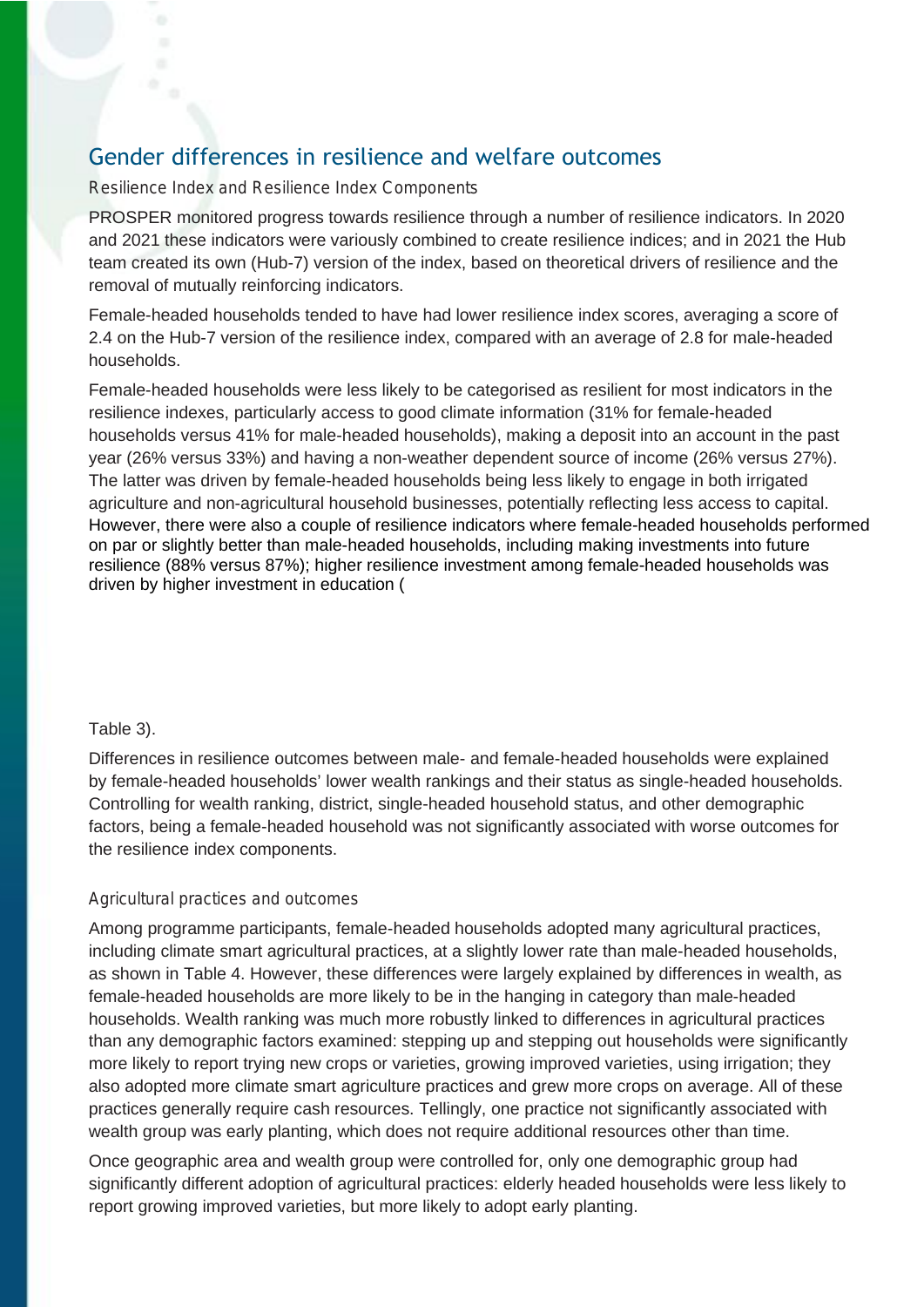*Table 3: Comparison of outcomes for male- and female-headed households, annual survey data, and statistical significance of difference based on T-test results*

|                                                                                           |       | Female yealed households |                       |                        |
|-------------------------------------------------------------------------------------------|-------|--------------------------|-----------------------|------------------------|
|                                                                                           |       |                          | Mae readed households | Significant a 5% level |
|                                                                                           |       |                          |                       |                        |
|                                                                                           |       |                          |                       |                        |
|                                                                                           |       |                          | Difference            |                        |
| Average Resilience Score, Hub-7                                                           | 2.4   | 2.8                      | $-0.4$                |                        |
| Percent Achieving Resilience, Hub-7>=4                                                    | 22%   | 28%                      | $-6%$                 |                        |
| Household spent income to improve resilience                                              | 88%   | 87%                      | 1%                    |                        |
| Household with women with control of income decisions in at least                         |       |                          |                       |                        |
| 3 out of 4 areas*                                                                         | 66%   | 61%                      | 5%                    |                        |
| Household received assistance during lean season                                          | 35%   | 34%                      | 1%                    |                        |
| Household has at least one type of insurance*                                             | 1%    | 3%                       | $-2%$                 |                        |
| Household has adopted 6 or more prompted Climate Smart                                    |       |                          |                       |                        |
| Agriculture practices*                                                                    | 1%    | 3%                       | $-2%$                 |                        |
| Household has cash food expenditures equal to less than 50% of<br>total cash expenditures | 32%   | 37%                      | $-5%$                 |                        |
| Household had adequate food provisioning past 12 months                                   | 20%   | 23%                      | $-3%$                 |                        |
| Household reports being able to build savings*                                            | 14%   | 19%                      | $-5%$                 |                        |
| Household had access to timely and good quality climate<br>information*                   | 31%   | 41%                      | $-10%$                |                        |
| Household made use of dimate information for risk reduction or                            |       |                          |                       |                        |
| mitigation*                                                                               | 45%   | 52%                      | $-7%$                 |                        |
| Household reports increased sales for at least one crop type*                             | 20%   | 26%                      | -6%                   |                        |
| Household has weather-independent income source                                           | 26%   | 37%                      | $-11%$                |                        |
| Household has made a deposit in a savings account in last year                            | 26%   | 33%                      | $-7%$                 |                        |
|                                                                                           |       |                          |                       |                        |
| <b>Average Maize Yield</b>                                                                | 838   | 1060                     | $-222$                | *                      |
| Average Household Expenditure Per Capita                                                  | 82500 | 89700                    | $-7200$               |                        |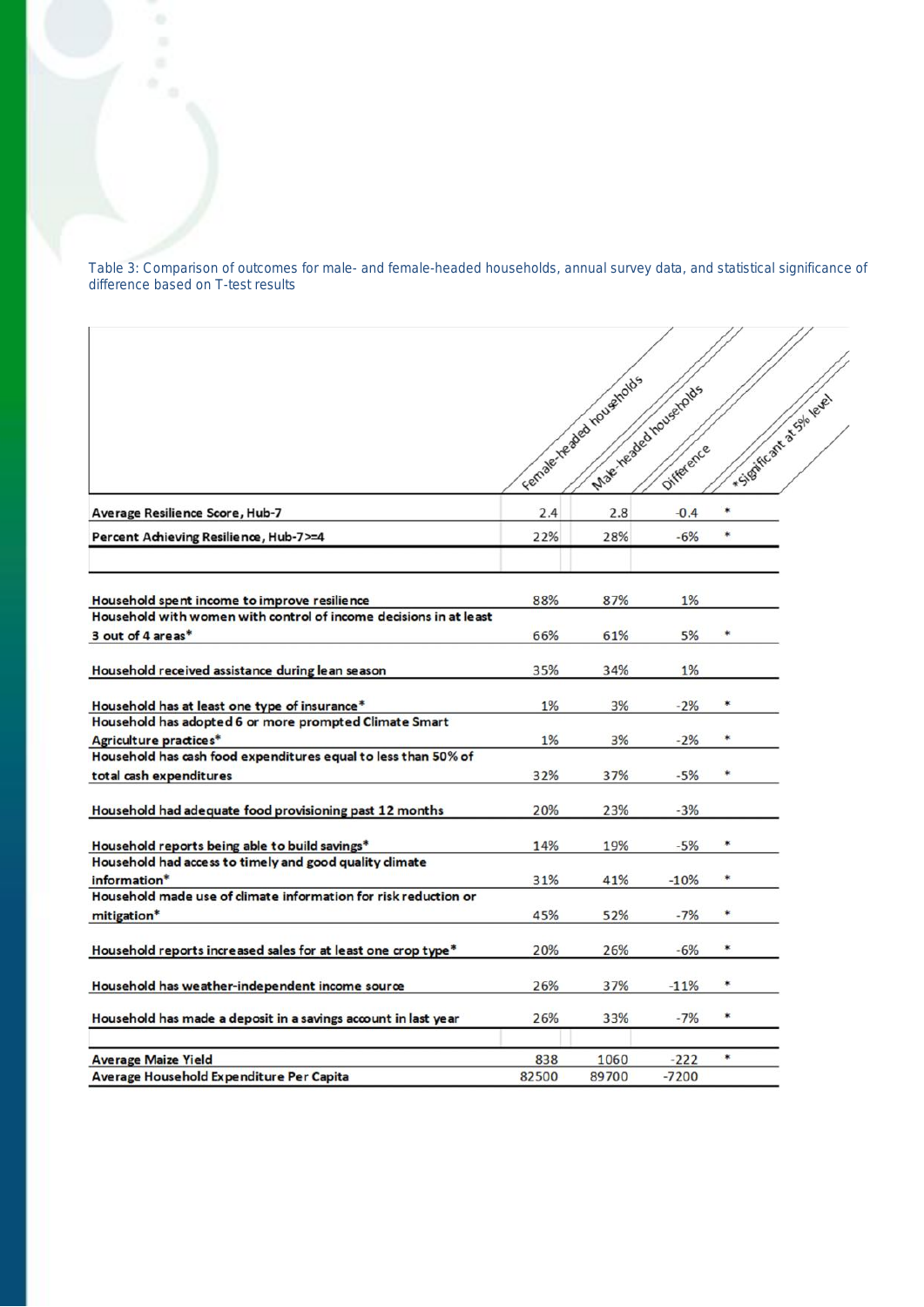#### *Table 4. Agricultural practices adoption, by group*

|                                         |         |     |            |            |             |     |                                                                |     |                                                      |     |     | individual distribution of the world disability |     |           |
|-----------------------------------------|---------|-----|------------|------------|-------------|-----|----------------------------------------------------------------|-----|------------------------------------------------------|-----|-----|-------------------------------------------------|-----|-----------|
|                                         |         |     |            |            |             |     |                                                                |     |                                                      |     |     |                                                 |     |           |
|                                         |         |     |            |            |             |     |                                                                |     |                                                      |     |     |                                                 |     |           |
|                                         |         |     |            |            |             |     |                                                                |     |                                                      |     |     |                                                 |     |           |
|                                         |         |     |            |            |             |     |                                                                |     |                                                      |     |     |                                                 |     |           |
|                                         |         |     |            |            |             |     |                                                                |     |                                                      |     |     |                                                 |     |           |
| <b>Practices</b>                        | Overall |     | Hanging In | Septing UP | Seeping Oux |     | Female Area Books Households<br>Single treated to be transfero |     | Elderty Tree as droughtdes<br>Youthreader indigendes |     |     |                                                 |     | Pinalombe |
| Grew a new crop                         | 28%     | 24% | 34%        | 31%        | 25%         | 25% | 29%                                                            | 27% | 29%                                                  | 25% | 25% | 37%                                             | 22% |           |
| Grew a new variety                      | 28%     | 24% | 33%        | 29%        | 25%         | 26% | 30%                                                            | 26% | 27%                                                  | 25% | 28% | 36%                                             | 21% |           |
| Grew an improved or hybrid variety      | 76%     | 71% | 82%        | 83%        | 73%         | 71% | 73%                                                            | 68% | 77%                                                  | 75% | 58% | 80%                                             | 81% |           |
| Planted starting Oct or Nov             | 47%     | 46% | 44%        | 52%        | 45%         | 47% | 41%                                                            | 53% | 44%                                                  | 47% | 57% | 39%                                             | 50% |           |
| Used irrigation any time of year        | 27%     | 25% | 33%        | 32%        | 23%         | 23% | 28%                                                            | 25% | 26%                                                  | 24% | 17% | 18%                                             | 44% |           |
|                                         |         |     |            |            |             |     |                                                                |     |                                                      |     |     |                                                 |     |           |
|                                         |         |     |            |            |             |     |                                                                |     |                                                      |     |     |                                                 |     |           |
| Average number of crop types cultivated | 2.1     | 2.1 | 2.3        | 2.2        | 2.0         | 2.0 | 2.0                                                            | 2.2 | 2.0                                                  | 1.8 | 2.5 | 2.0                                             | 2.2 |           |
|                                         |         |     |            |            |             |     |                                                                |     |                                                      |     |     |                                                 |     |           |

Yields for the four most commonly grown crops are reported in Table 5. The gender yield gap, long observed in Malawi, persisted among PROSPER participants, with female-headed households reporting lower yields—an average maize yield of 838 kg/ha, compared with 1060 kg/ha for male headed households. However, the differences in yields were not statistically significant once district, wealth group, and other demographic characteristics were controlled for. This suggests that approaches that successfully build agricultural resilience and productivity among low-income households may also be highly effective at addressing the yield gap.

#### *Table 5. Crop yields for common crops, by group*

|                          | Ouerall |     | <b>Hangingin</b> | Septine Up | Septingout |     | Female traded to yestotes | Sime external diversions<br>Youth Reader Koustands | Feberix measurements of | - Households-with a member with a disability |     |      | Mangochi | Phalombe |
|--------------------------|---------|-----|------------------|------------|------------|-----|---------------------------|----------------------------------------------------|-------------------------|----------------------------------------------|-----|------|----------|----------|
| Average Maize Yield      | 998     | 871 | 1216             | 1345       | 838        | 820 | 976                       | 829                                                | 946                     | 829                                          | 583 | 1148 | 1126     |          |
| Average Pigeon Pea Yield | 536     | 530 | 538              | 681        | 419        | 409 | 654                       | 419                                                | 527                     | 338                                          | 372 | 593  | 618      |          |
| Average Groundnut Yield  | 441     | 374 | 445              | 644        | 360        | 394 | 278                       | 443                                                | 438                     | 367                                          | 234 | 517  | 350      |          |
| Average Sorghum Yield    | 726     | 704 | 691              | 640        | 617        | 620 | 712                       | 550                                                | 765                     | 440                                          | 764 | 676  | 712      |          |

#### *Food insecurity events and use of coping mechanisms*

In the area of food insecurity events and coping strategies, female-headed households and households with members with disabilities had worse outcomes for some key indicators, including the number of days that households reported not having enough food or enough money for food in the past month, and the number of coping strategies the household reported using in the past week, such as reducing meal sizes, relying on piecework, or sending children to beg (see Table 6.) As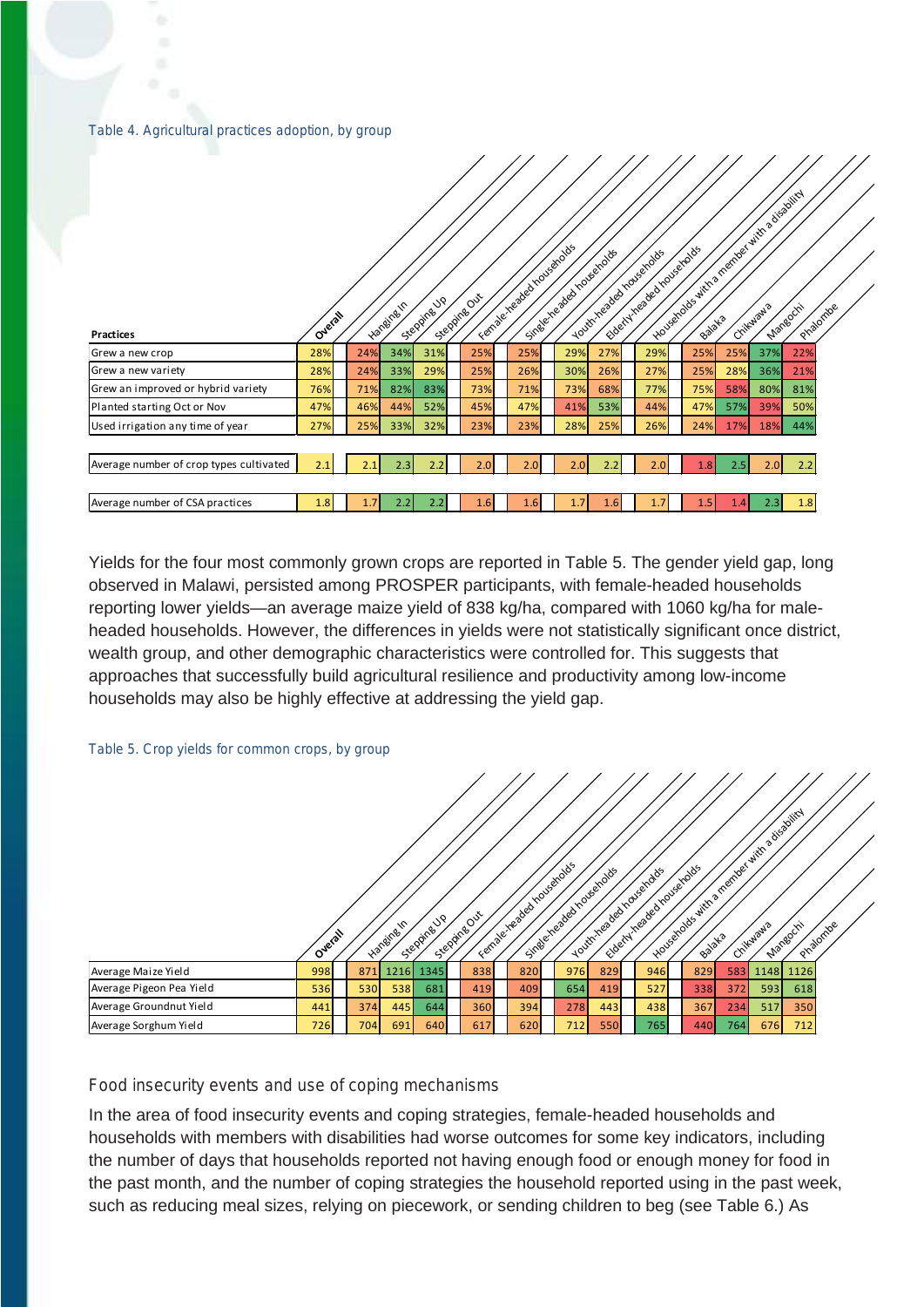expected, the wealth category was also highly correlated with outcomes in this area.



*Table 6. Use of coping strategies, by group*

Controlling for wealth group, district, and other demographic factors, households with a member with a disability reported significantly more days of food insecurity, and more use of coping mechanisms over the past week. Female-headed households reported significantly more use of coping mechanisms; while they also reported more days of food insecurity, the results were not statistically significant.

#### *Consumption*

Household consumption expenditures are shown in Table 7. With respect to wealth group, consumption expenditures and expenditure per capita were as expected: the higher the wealth category, the higher cash expenditure and expenditure per capita were. Households in Mangochi had much higher expenditure and expenditure per capita than the other three districts. Female-, single-, youth- and elderly headed households had lower than average expenditure, but these groups also have smaller household sizes, so the discrepancies with respect to expenditure per capita were less severe. On the other hand, households that have a member with a disability tend to be larger, so although this group had total expenditures near average, expenditure per capita was relatively low.

Controlling for wealth group, district and other demographic factors, female-headed households have significantly lower expenditure per capita, as do households with a member with a disability. Youth and elderly headed households have lower expenditure, but reflecting their smaller household size, their expenditure per capita is not significantly different from prime-age adult-headed households. Single-headed households have lower expenditure, but higher expenditure per capita, controlling for other demographic factors.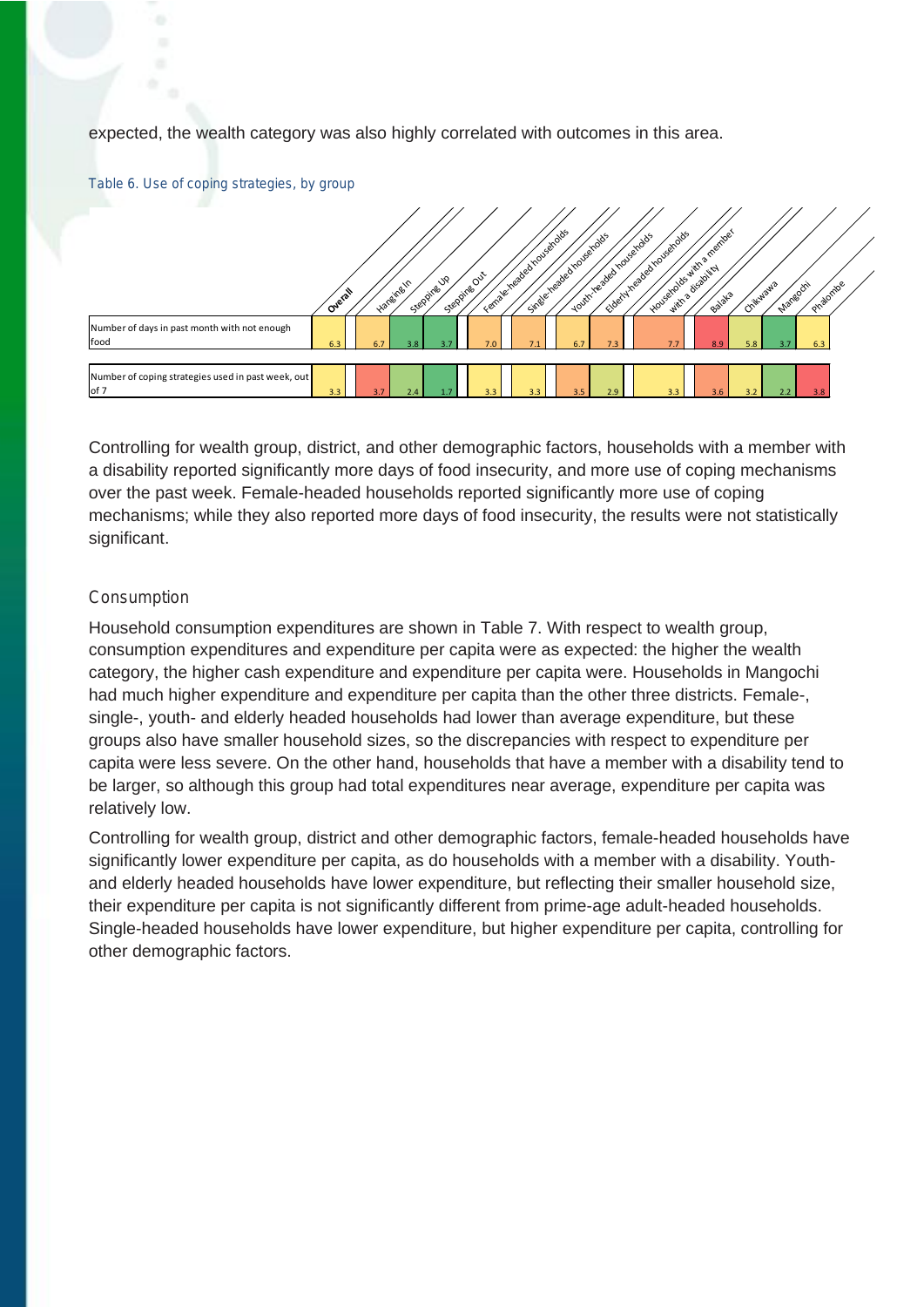

*Table 7. Value of household consumption and per capita consumption, MKW, by group*

### Programme Impact

Despite the fact that female-headed households and the poorest households tended to have worse results for many outcomes related to resilience and welfare, these groups also often had the largest impacts from participation in PROSPER interventions. Some examples include:

- Adoption of improved livestock practices and livestock ownership: Female-headed households saw large impact from participation in livestock pass-on on likelihood of investing in kraals, and number of livestock owned.
- Increased consumption expenditure: Participation in at least three PROSPER interventions was found to have significant impact on consumption expenditures for female-headed and hanging in households, but not for other groups.
- Improved access to agricultural inputs and markets: The difference between the share of treatment and control households reporting improvements in access to inputs was particularly large for female-headed households, and female-headed households were the only group that saw significant positive impact in improved access to markets.
- Non-agricultural business: Participation in access to finance was associated with especially large impact on likelihood of having a non-agricultural business for female-headed households and those in the hanging in wealth category.
- Crop diversification and sales: Participation in agricultural interventions was associated with particularly large impact on crop diversification for female-headed households, though diversification remains low, and impact of participation on crop sales was highest for female headed households and the stepping up wealth group.

These findings show that although female-headed households and households in the hanging in wealth group often participated in interventions at a lower rate, when they did participate, they often saw the largest benefits. This suggests that these interventions may address some of the barriers that disproportionately affect these groups, and underscore the potential gains from designing programmes to be inclusive and accessible.

# Implications for gender roles and relations and intra-household dynamics

Gender differences in roles and decisions within households in Malawi are well-known and widespread. There is already evidence that it is methodologically challenging to ask any one adult in a household whether a man or a woman makes decisions, as the answers rarely correlate.<sup>4</sup>

<sup>4</sup> Acosta M, van Wessel M, van Bommel S, Ampaire EL, Twyman J, Jassogne L, Feindt PH., 2020. What does it mean to make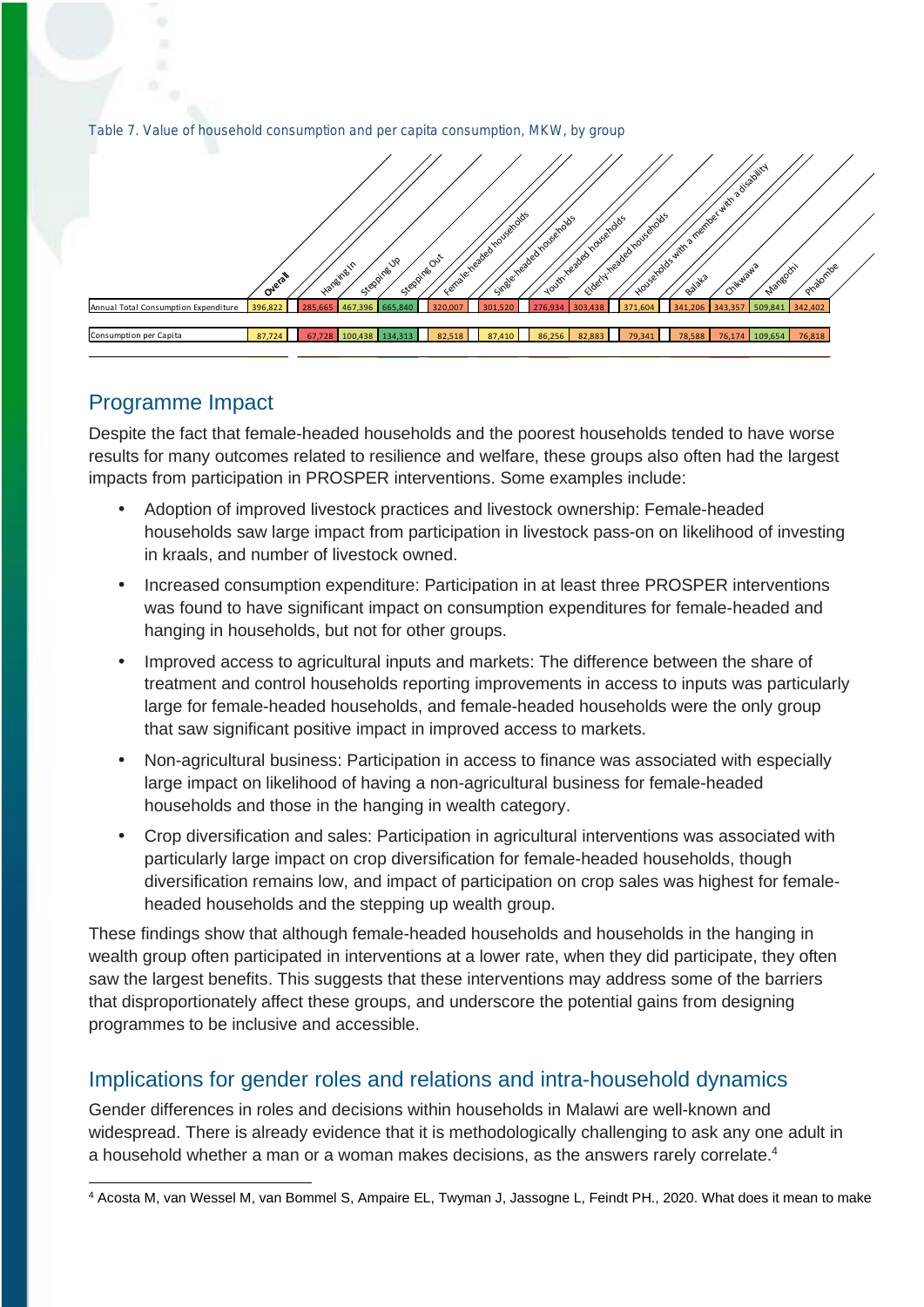Nonetheless, the impact evaluation assessed who makes decisions in households for a number of variables, and a binary outcome (yes/no) was also used for the resilience index, which classified a household as having improved decision-making power if a women had control over at least three key decisions in a household, we found no evidence of impact of participating in PROSPER on decision making.

In the 2021 annual survey, about 63% of households reported that women were involved in decisions in at least three of the four areas examined decisions over plot use, crop use, use of income from crops, and decisions around non-agricultural business management. About 17% reported women were not involved in decisions in any of these areas. Women were more likely to be involved in decisions around plot use and crop use than control over use of income from crops or household businesses.

Qualitative data suggest that cultural conventions play an important role in women's empowerment in household decision-making. Women tend to have responsibility for reproductive decisions, while men have responsibility for productive livelihood decisions. Control of kitchen utensils is universally attributed to women; while men make ultimate decisions regarding livelihood activities, particularly around business activities and farming decisions where inputs are required.

They also had implications for participation in BRACC programme interventions. Women universally explained that they were encouraged to participate in these interventions, but typically had to seek permission from their husbands to do so. Although this was universally granted, one woman explained that, without her husband's permission, she would not have taken part.

It is typically the earner of the income that has control over it. In the past, and reflecting gender roles, men have largely been responsible for earning income, and thus have control over it. As time goes on, there are more income-earning opportunities for women, including through targeting for participation in PROSPER interventions. When women in male-headed households earn their own money, whether or not they have direct control varies. Some do, but others indicated that their husbands expropriated it and spent it on causes with which they did not agree (for example other women).

In most female-headed households the woman is the main earner of income, and so in these cases they typically have greater control. One divorcee noted that, while married, her children would go hungry due to her ex-husband spending money outside the household but that "*Now I am in charge of my money and I use it to buy food for the children, and this makes me more happy and satisfied" (woman in a female-headed household, Mangochi*). The exception is where female heads of household are elderly and thus the sons may assume 'male roles', including control over income generated and assets, particularly large livestock. However, perceived contravention of gender norms can cause challenges. One woman noted that, after her husband died, she started to make decisions about her children's education and paid school fees for boarding school without consulting her husband's family, who retaliated by denying her access to land to farm and stopping familial support.

In married male-headed households, the situation of women earning money can create tensions within households as men resist what they perceive to be intrusion on their responsibilities or experience jealousy. Some cases were highlighted where husbands had confiscated their wives' national IDs in retaliation, necessitating involvement of the police since stealing an ID is a crime. To address this, the implementing partner introduced modules on safeguarding and planned additional modules for couples on navigating jealousy. However, getting men to attend what they perceived to

a 'Joint' Decision? Unpacking Intra-household Decision Making in Agriculture: Implications for Policy and Practice, Journal of Development Studies, 56 (6), 1210-1229. 10.1080/00220388.2019.1650169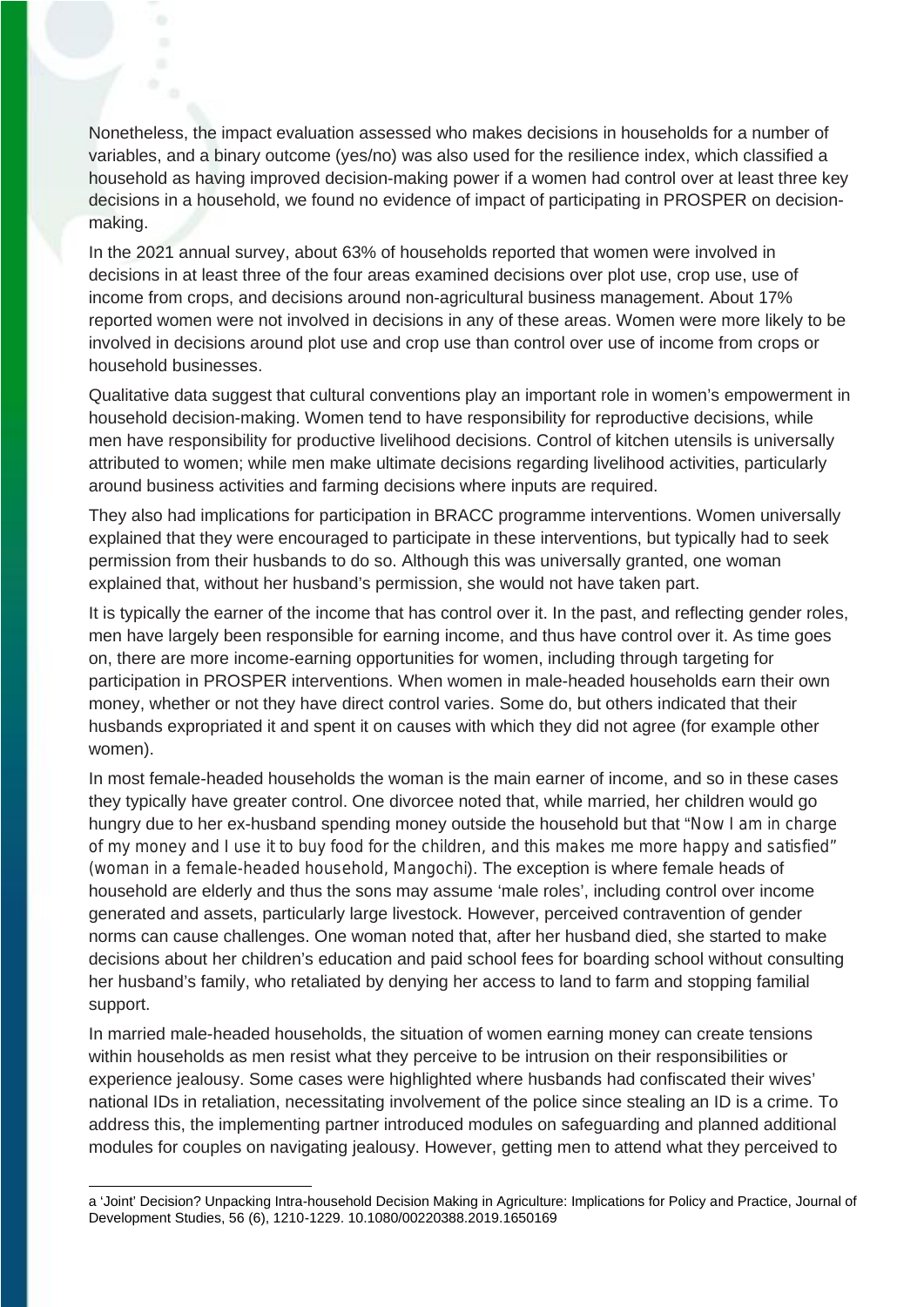be a 'women's issue' was also a challenge. This is particularly problematic as the very issues perceived to be women's issues are the ones where men's presence is essential to unpack and overcome some of the gender roles that lead to inequality—for example on gender-based violence and care responsibilities.

There was widespread acknowledgement of domestic conflict and failed marriages following spousal disagreements over unpaid loans, or arguments over how money from share-outs should be spent. In many instances, intra-household conflict arose when a spouse took out a loan without the consent of the other partner, and then the Village Savings and Loans Association (VSLA) group came to confiscate household assets following failure to repay the loan. There were also indications that some husbands disapproved of wives' newfound economic independence following their participation in the VSLAs. However, there were also some positive impacts seen in this area, as participation in VSLAs was also credited with providing households with better options for addressing household challenges and facilitating household problem-solving. Cooperative household decision making was commonly described as contributing to better financial decisions and better outcomes for participating in interventions like VSLAs.

### Complexities of gender and social inclusion in resilience and resilience measurement

Overall, the results showed that while traditionally vulnerable groups such as female-headed households often had worse outcomes related to resilience and welfare, the relationship between group membership, intervention participation, and outcomes targeted by resilience programmes is often complex. Both the quantitative and qualitative data highlighted the importance of context and intersectional factors in determining barriers that targeted households and individuals were likely to face, and resilience and welfare outcomes. From an intersectional perspective, women in male headed households may face different challenges than women who are single heads of household; single marital status does not always mean worse outcomes than for married individuals. For instance, in Phalombe and Mangochi, divorce is common and not necessarily seen as a vulnerability. In that context, divorced women may not face the same challenges as women in areas where divorce is more stigmatised.

A number of different factors were identified as potentially contributing to differences in outcomes among groups. Programme targeting, most explicitly by wealth level, likely played a role in disparities in participation; however, some groups may have faced additional barriers to participation, such as lack of time, despite the programme making efforts to include them and adapt activities to meet their needs. These barriers are likely to also have contributed to disparate resilience and welfare outcomes. Encouragingly, however, disadvantaged groups saw the highest impact from some interventions.

Interactions between group membership and data collection approaches may have also contributed to differences in observed outcomes. Males are more likely to be the survey respondents in male headed households; males and females may answer survey questions differently. For example, women, who are generally responsible for feeding the family, may have greater awareness of food insecurity or coping mechanisms taken to address food insecurity, while men, who traditionally have greater involvement in marketing cash crops, may have better knowledge of yields and sales of those crops.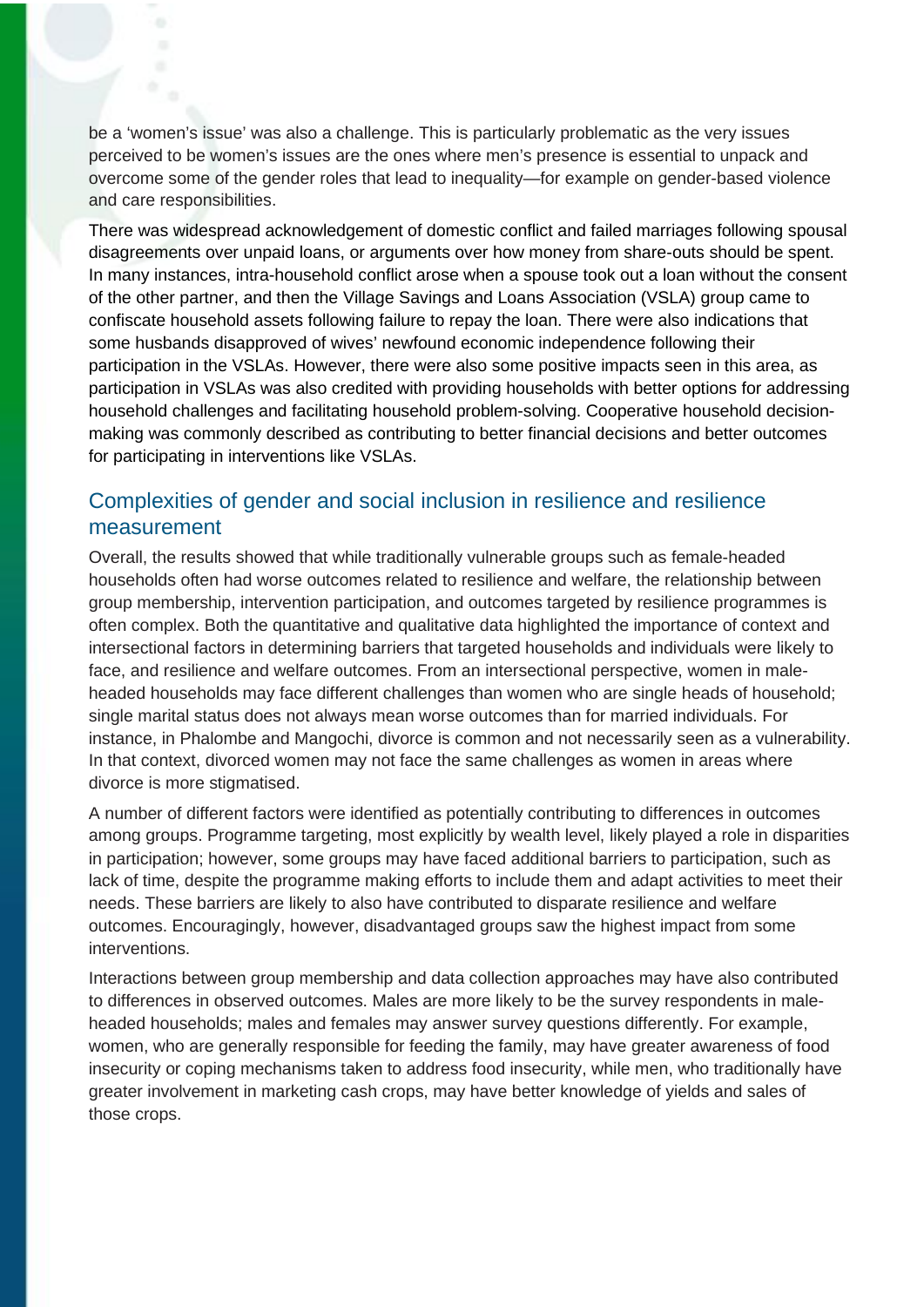# **CONCLUSIONS AND RECOMMENDATIONS**

Overall, there is significant and meaningful work being done in the area of gender and social inclusion in PROSPER interventions. There is high participation of women across the board, and some interventions reported higher resilience outcomes for female-headed households (specifically in agriculture interventions), although overall they were lagging male-headed households in outcomes. Meaningful adaptations have been made to facilitate greater inclusion of women and vulnerable groups in interventions, and although unintended consequences have been observed, steps are being taken to address them. Importance was placed on tailoring gender and social inclusion measures to be specific to districts and interventions, and that vulnerable groups were not treated as a monolith.

However, there are key themes around targeting and participation that have emerged from this research. Below are conclusions and recommendations for the PROSPER programme to enhance gender equity and social inclusion.

#### *Funding cuts had a negative impact on gender and social inclusion*.

In addition to precluding implementation of GESI-specific activities, funding cuts have also limited implementation of activities targeted to the hanging in group. For instance, the UN partners had to reduce a pilot on nutrition sensitive social protection, which would have specifically targeted pregnant women and new mothers. The UNDP also stressed the need for an early warning system for flood evacuation, which would specifically benefit vulnerable groups such as elderly and those with disability, but do not have the resources currently. Concern identified those with disability as an excluded group and had plans to bring in resources from FEDOMA, the Federation of Disability Organisations in Malawi, to help them tailor interventions for greater inclusion.

#### *How data is collected around gender is important.*

Gender is typically considered with regards to household headship, even though that has known challenges. Those challenges were also evident in PROSPER and its data collection. One issue is polygamy, which is common in Malawi. PROSPER's GESI strategy notes that women in polygamous households may be classified as married, but because they share a husband with other households, they may not have the same benefits in terms of income and labour resources that a married, monogamous household might. Comparing marital status of households may therefore disguise differences, and data that do not account for this will not be able to illuminate differences.

Considering household headship also disguises differences between women living in married households or single ones. Households were categorised according to wealth, but participants for interventions were chosen on an individual basis. Several of the findings here show differences in response depending on the gender of the person answering the survey. This highlights a role for individual-level data collection, as opposed to only household level.

#### *The targeting strategy determines how easy it is to ensure inclusion of marginalised groups.*

Some partners reflected that more could have been done in this initial targeting to include women and vulnerable groups, and cited several challenges. Firstly, wealth ranking was completed at the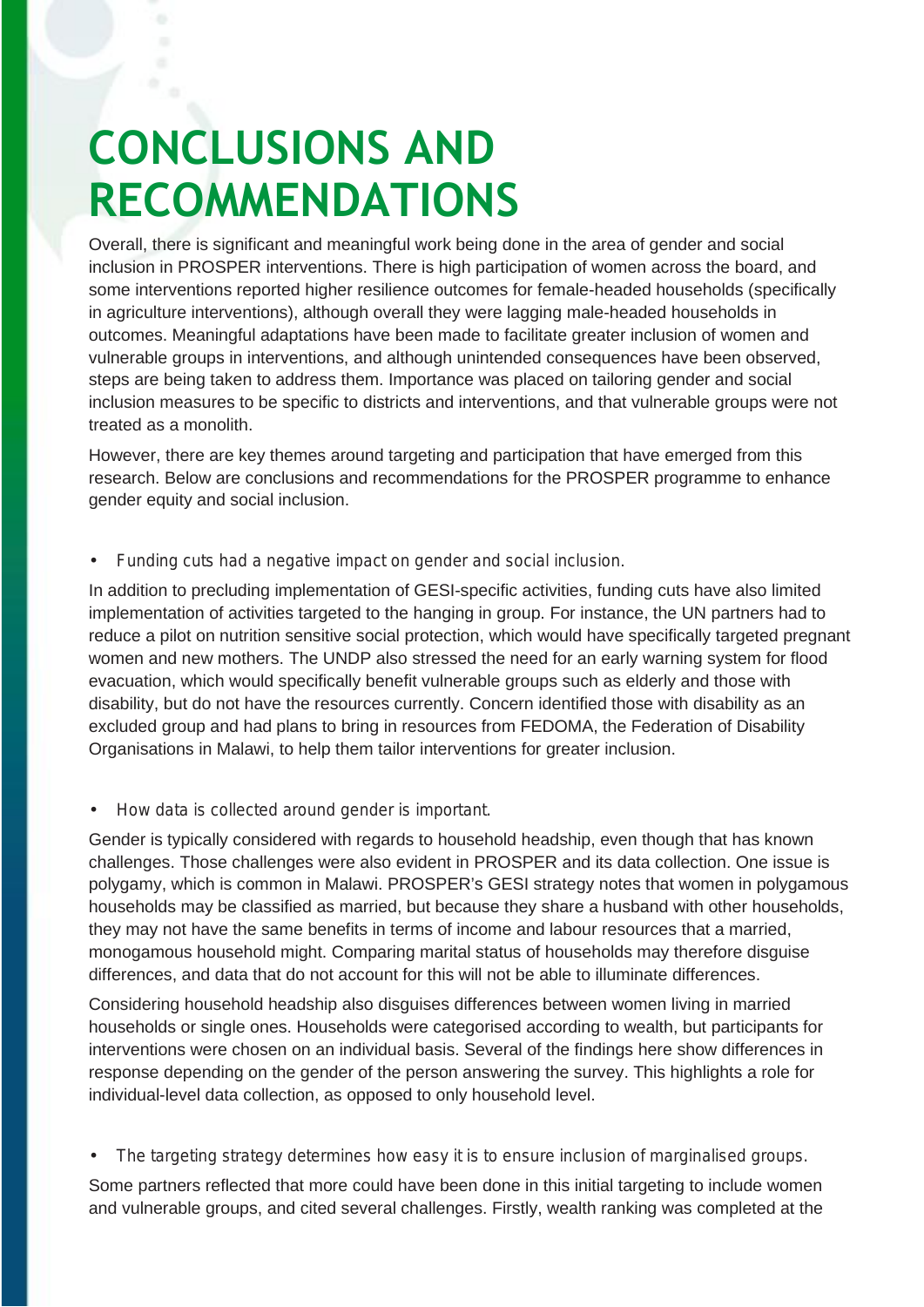beginning of the interventions, before the GESI Strategy was implemented, so there was not yet an explicit focus on inclusion of women and vulnerable groups. Second, targeting was done at household level, meaning that individuals may have been missed. While there is scope to do what implementing partners did and list other household members, this does assume sharing of benefits within the household. PROSPER Markets and the UNDP do not target at the household level, but rather bring resources into areas that may need them. In such cases even more explicit efforts are required to ensure equitable opportunities to participate and benefit from interventions.

#### *The targeting strategy needs to be carefully designed to ensure optimal inclusion of the target groups*.

The wealth ranking exercise (which was completed prior to the finalisation of the GESI Strategy) led to many typically marginalised groups being placed in the hanging in category—for example female headed households, elderly, those with a disability, or households with five or more children with no father. Implementation staff cited this as a mechanism for ensuring inclusion. However, the findings showed that, at least for some resilience outcomes, female-headed households are not always the worst off; and at the same time that participation of hanging in households was generally lower. There is a risk of focusing on household headship when considering inclusion overlooks the particular gendered needs of women and men in households of different headship status. The targeting strategy should be reviewed to ensure that assigning interventions based on wealth categories is consistent with various programme goals, including maximising programme impact by matching interventions to those who will benefit the most from them, and ensuring equity in communities.

#### *Further research on intra-household dynamics and secondary beneficiaries is needed to understand how intervention benefits are shared*.

The 2021 evaluation included some qualitative data collection with women in both female- and male headed households, and provided some illumination of decision-making and the implications of PROSPER participation and benefit sharing. However, more understanding of this—and in particular how to mediate the potential negative consequences of promoting women's decision-making capacity, is important. Likewise, the assumption of benefit sharing within households needs to be unpacked as this is the assumption of implementing partners on targeting individuals within households. Understanding benefit sharing and decision-making, both for women and vulnerable groups such as elderly, youth, and those with disabilities, will help to tailor programme targeting for maximum impact.

#### *Greater focus should be given to inclusion beyond gender, specifically disability and intersectional issues*.

Within PROSPER the primary GESI consideration was on gender, which is vital and important. However, groups such as the elderly and those with disabilities were identified as gaps in all three wealth categories. One interviewee noted that none of the partners chose pathway 9 (promoting active engagement of older people and people with disabilities) in their pathway prioritisation exercise. Greater attention should be paid to inclusion of these groups, either as programme participants or secondary beneficiaries. There have been several positive programme adaptations to make interventions more inclusive for those with disabilities or the elderly. Further adaption of interventions should be encouraged, taking into account context and potential unintended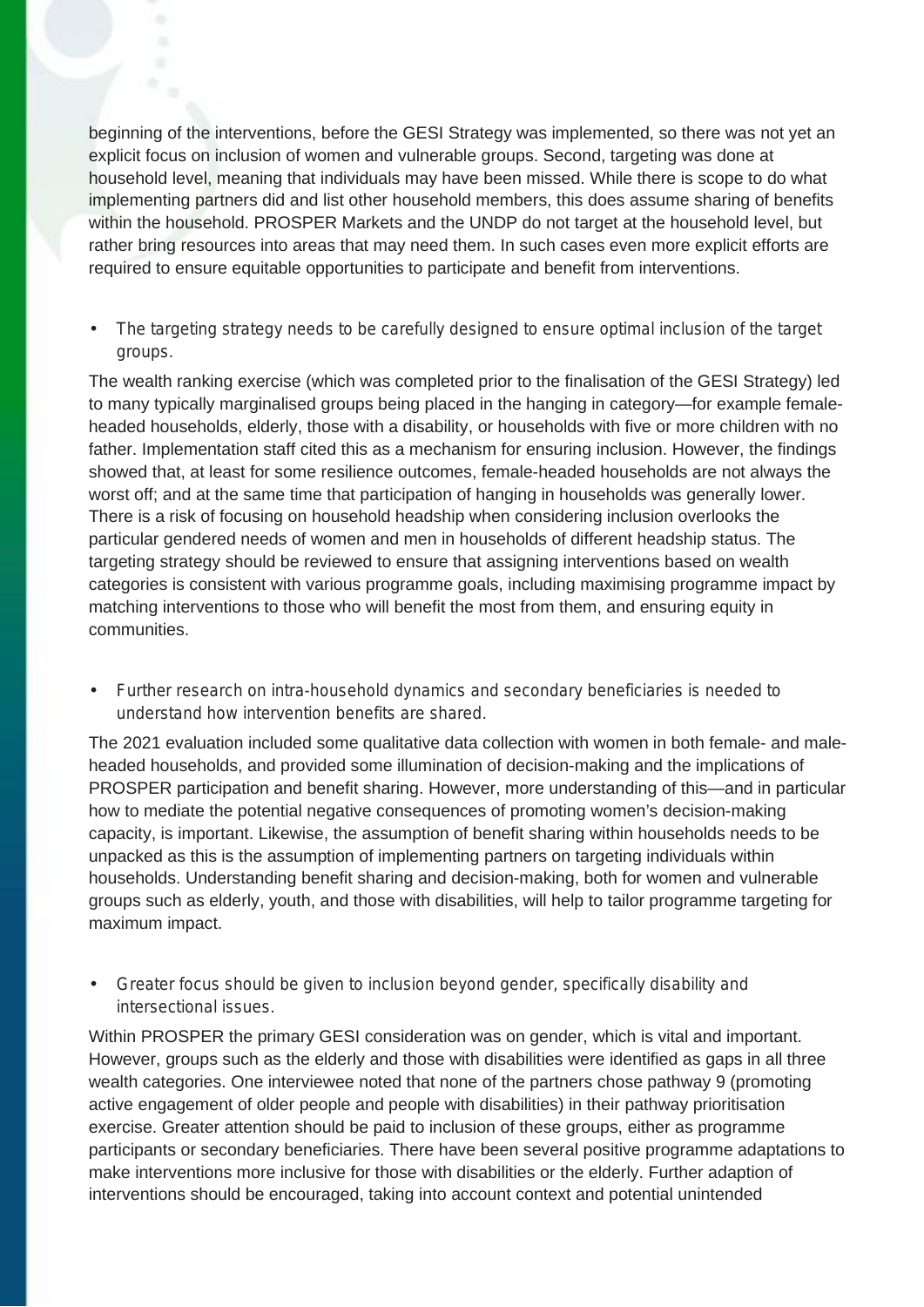consequences. Finally, intersectional issues and nuances within groups should be recognised, including the implications of polygamy for programme participation and outcomes.

#### *Sensitive monitoring and evaluation (M&E) is required to track progress on gender equality and social inclusion*.

Gender and social inclusion indicators need to be integrated into M&E. Some partners noted that while they collect demographic data, it is not linked specifically to targeting or resilience outcomes. Programme participation data disaggregated by age and disability status should be reported by implementing partners when possible, and integrated into results frameworks. Indicators should also be included to capture unintended consequences. For example some implementing partner staff mentioned anecdotal observations that may have not been formally captured by M&E. It is also possible that there are greater impacts not being reported—for instance, an increase in gender based violence or lack of ownership over cash may not be relayed to PROSPER staff. Formal mechanisms of monitoring these consequences are encouraged. Some examples of potential indicators of success related to PROSPER's GESI Strategy Results Framework (and applicable elsewhere) are outlined in Table 8.

#### *Table 8. Example GESI Strategy Results Framework*

| <b>Strategy Pillars</b>                                                                  | <b>Indicators of Success</b>                                                                                                                                                                                                                                                                                         |
|------------------------------------------------------------------------------------------|----------------------------------------------------------------------------------------------------------------------------------------------------------------------------------------------------------------------------------------------------------------------------------------------------------------------|
| Meet the practical needs<br>of women and<br>disadvantaged people                         | Quantitative: Women and disadvantaged people have resilience and<br>welfare indicators on par with others, and show improvement in these<br><i>indicators</i><br>Qualitative: Women and disadvantaged people indicate that<br>interventions meet their needs in focus group discussions or other<br>interviews       |
| Include socially excluded<br>people as active<br>participants                            | <b>Quantitative:</b> Women and disadvantaged people participate in most<br>programme activities and interventions at an equal rate<br>Qualitative: Socially excluded people indicate meaningful participation<br>in activities; documentation of adapting activities to meet diverse needs                           |
| <b>Address gender-based</b><br>violence as a spoiler to<br>resilience                    | <b>Quantitative:</b> Number of activities conducted containing gender-based<br>violence messaging; gender-based violence reporting through<br>safeguard mechanisms<br><b>Qualitative:</b> Reporting of gender-based violence as a barrier to, or<br>unintended consequence of, participation in programme activities |
| Promote participation of<br>women and<br>disadvantaged groups in<br>community leadership | Quantitative: Women and disadvantaged people participate in<br>programme leadership roles at an equal rate<br>Qualitative: Socially excluded people indicate meaningful participation<br>in leadership roles                                                                                                         |
| Promote joint household<br>decision-making                                               | Quantitative: Improvements in the share of women with control over<br>income, or improvements in the degree of control over income<br>Qualitative: Women and disadvantaged people report more meaningful<br>participation in decisions regarding use of household income                                             |

#### Acknowledgements

This brief has been distilled out of the evaluation of the BRACC programme undertaken in 2021 by the